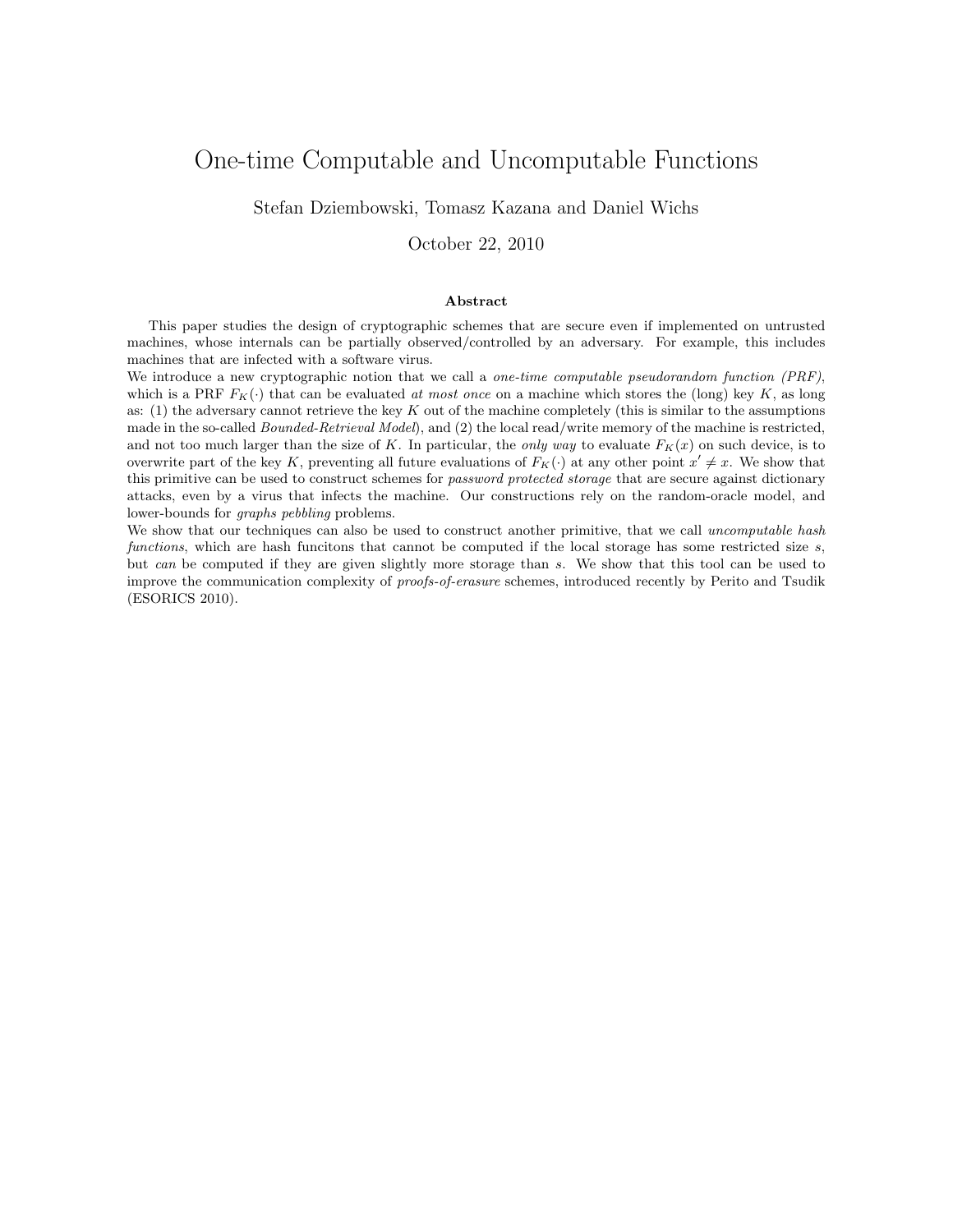## 1 Introduction

A recent trend in theoretical cryptography is to construct cryptographic schemes that have some provable security properties, even if they are implemented on devices that are not fully trusted. In general, two types of adversarial models are considered in this area. In the *passive* one the adversary can get some partial information about the internal data stored on a cryptographic device  $M$ . This line of research, motivated by the so-called side-channel attacks [\[25\]](#page-14-0), started with seminal papers of Ishai et al. [\[29\]](#page-14-1) and Micali and Reyzin [\[33\]](#page-14-2), that were followed by a number of recent works [\[23,](#page-14-3) [1,](#page-13-0) [37,](#page-15-0) [30,](#page-14-4) [35,](#page-15-1) [12,](#page-13-1) [39,](#page-15-2) [13,](#page-13-2) [14,](#page-14-5) [26,](#page-14-6) [8,](#page-13-3) [7\]](#page-13-4). Some papers have also been motivated by the attacks of the malicious software (like viruses) against computers [\[11,](#page-13-5) [20,](#page-14-7) [19,](#page-14-8) [10,](#page-13-6) [22,](#page-14-9) [2,](#page-13-7) [3\]](#page-13-8). What all these works have in common is that they provide a formal model for reasoning about the adversary that can obtain some information about the cryptographic secrets stored on M.

It is easy to see that some restrictions on the information that the adversary can learn is obviously necessary, as the adversary that has an unlimited access to the internal data of  $\cal{M}$  can simply create his own copy of it, which is usually enough to completely break any type of security. The most common assumption that is currently used in this area is the bounded-retrievability property which states that the adversary can retrieve at most some input-shrinking function f of the secret K stored on the device, i.e. he can learn a value  $f(K)$  such that  $|f(K)| \ll |K|$ .

The second class of models considered in the literature [\[29,](#page-14-1) [27,](#page-14-10) [24,](#page-14-11) [31\]](#page-14-12) are those where the adversary is active, which corresponds to the so-called *tampering attacks*. In these models the adversary is allowed to maliciously modify the internal data of the device. Obviously if we do not put any restrictions on the adversary then he can substitute the internal data of the device by some data chosen by him. For example, the adversary can modify the device so that it just outputs all of its internals. Hence also in this case some restrictions on the power of the adversary are usually needed.

For example, in the model of [\[29\]](#page-14-1) the adversary that can tamper a restricted number of wires of the circuit that performs the computation (in a given time-frame), and in [\[27\]](#page-14-10) it is assumed that a device is equipped with a small tamper-free component. When the active attacks are considered the following natural question arises:

Can we have a practical cryptographic primitive  $\pi$ , implemented on a machine  $\mathcal{M}$ , such that already the physical characteristics of M provide some meaningful security guarantees even if M falls in the hands of a tampering adversary; in a similar way as the "bounded retrievability property" guarantees security against the leakages?

Of course, one could just assume from the beginning that such a "physical characteristic" is: " $M$  is tamper-free". We do not want to do it, since such an assumption is often too optimistic, and, moreover, it is hard to verify in practice. Hence, what we are interested in are the "physical characteristics" that are simple, and can be derived by some very general features of the device. One example of such a feature could be the above-mentioned "boundedretrievability property".

In this paper we give an affirmative answer to this question, by constructing a new cryptographic primitive, which we call one-time computable pseudorandom functions  $(PRFs)$ . The physical characteristic of M on which the security is based are very natural and simple: we assume that  $(1)$  M satisfies the bounded-retrievability property, and  $(2)$  the memory of M has restricted size. The main application of this primitive is a scheme for passwordprotected storage. We also construct another, related primitive, that we call uncomputable hash functions. An application of it is an improved protocol for the *proof-of-erasure* (a concept recently introduced in  $[36]$ ). We explain these concept in the next sections.

Let us first clarify the following. Normally, people think of leakage functions as modeling various side-channels. So the memory used by the leakage function has nothing to do with the memory available on the device (is probably much smaller, but bigger makes sense too in theory). For us, we assume leakage runs on device itself and uses its resources. On the other hand, people think of tampering-attacks as modifying the internals of a device in the hope of getting useful information by interacting with the modified device honestly later. The information learned later is not really thought of as leakage (it can be large). In our model we will assume that the adversary is permanently controlling the device, and hence the leakage bound will also concern all the data transfered away from the device (including the data learned "after the adversary tampered the device") .

#### 1.1 One-time computable functions

In this section we informally define the one-time computable PRFs. Let us start with describing the "ideal functionality", i.e. let us say what we mean by the "one-time computability" assuming for a moment that we have a completely secure (i.e. leakage- and tamper-proof) device  $M$ . Intuitively, a function F is a one-time computable PRF if (1) it is a pseudorandom function, and (2) anybody who gets access to a machine where  $F$  is stored can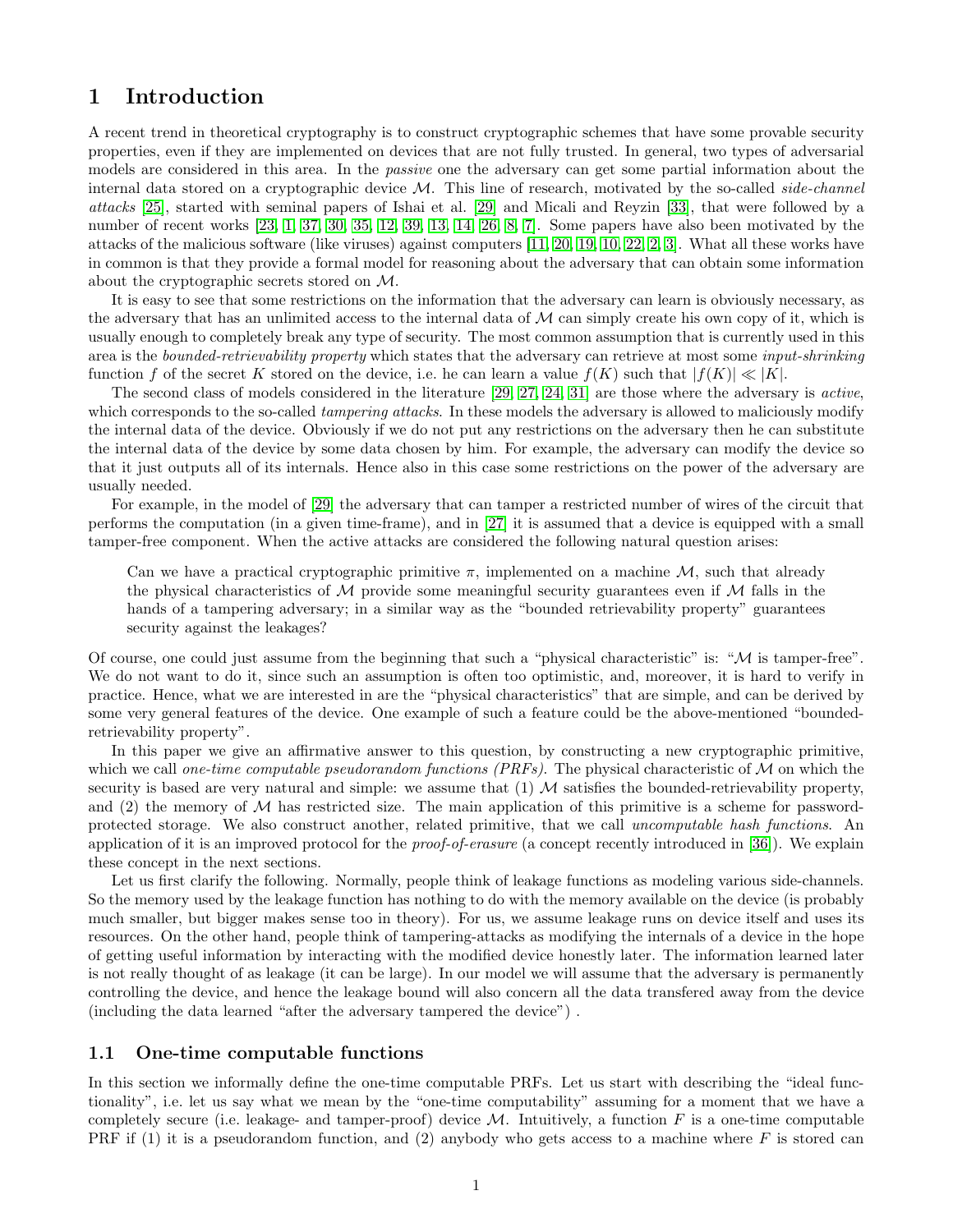compute F on exactly one input. To be more precise, assume a key R for F is selected uniformly at random, and it is stored on M. The device M can be queried on any input  $x \in \{0,1\}^*$  and it outputs  $F_R(x)$ . Condition (2) means that during its life-time the device  $M$  can be queried on at most one input. Condition (1) means that (a) as long as the device M has not been queried on any input, the value of any  $F_R(x)$  is indistinguishable from a random string, and (b) if the adversary knows some  $(x, F_R(x))$  (for x chosen by him) all the other values  $F_R(x')$  for  $x' \neq x$ are indistinguishable from random. Of course, if  $M$  is completely secure one could implement this functionality by simply storing a flag  $f$  that indicates if  $H$  has been already been evaluated on some input.

Let us now consider the case when  $\mathcal M$  is not completely secure. Obviously, the solution described above does not work in this case since the adversary can reset the value of the flag  $f$ . This is only an example of a tampering attack, and in general several other tampering attacks are possible. Our approach is to propose a model that covers a large class of realistic tampering attacks. To make our model as strong as possible we will assume that the adversary is simply permanently controlling  $M$ , and he may freely use all its computational and memory resources (on the other hand, he does not have any additional resources as long as he wants to execute some local computation of the internal data of  $M$ ). Of course, if the adversary wants, he can also honestly execute the code on  $M$  on an input chosen by him. Hence, in our model there will be no distinction between an internal adversary that tampers the device, and an external adversary that asks the legitimate queries to M.

Roughly, our main idea is to construct F in such a way that any computation of  $F_R(x)$  has to destroy R, by partially overwriting it. On the first sight it may look like it is impossible to achieve it for the following reason. Assume that there exists a procedure  $\gamma$  that takes as input R and x, and computes  $F_R(x)$  by overwriting part R. Since the basic property of the digital data is that it can be freely copied, therefore anybody who gets access to R can make a temporary local copy of it, and, after performing the computation  $\gamma$  on R and some  $x_0$ , refresh the description of  $R$  by copying it back from the temporary storage. After the description of  $R$  is refreshed he can apply  $\gamma$  to compute the value of R on some other  $x_1$ . Since this can be repeated over and over again, the adversary that controls M can evaluate  $F_R$  on unlimited number of different inputs  $x_0, x_1, \ldots$ 

We bypass this problem in the following way: we construct  $F$  in such a way that the R is too large to be copied locally. To be more precise, we use the following notation. Let  $m$  denote the length of  $R$ , and let  $s$  denote the size of  $\mathcal{M}$ 's memory (including the memory needed to store the description of R). In our construction it will always be the case that  $2m > s > m$ . We will say that an adversary that has memory size s has s-bounded storage.

Another obvious thing that the adversary can do is: once he gets access to  $\mathcal M$  he can retrieve the key R and perform the computation of  $F_R(x_0), F_R(x_1), \ldots$  on his own storage that is external to M. Therefore we need also to assume that the total amount of data that the adversary can download from  $\mathcal M$  is limited. Denote this amount by c (we will also say that the adversary has c-bounded communication). We obviously need to have that  $m > c$ . Note that it is essentially the bounded-retrievability property that was mentioned above. In this paper we construct the one-time computable functions that are secure assuming that  $\mathcal M$  has c-bounded communication and s-bounded storage. Note, that in particular we do not need to assume any bound on the amount of information that the adversary can upload on M.

Recall that in our model there is essentially no distinction between the resources (the storage and the computing power) available to the legitimate program executed on M, and the adversary that controls M. From the practical point of view it is wiser to be conservative, and assume that the adversary has slightly more storage than the legitimate program. This is because the adversary may, overwrite some part of the memory of  $\mathcal M$  that an honest user would not like to overwrite (e.g. the part containing the operating system). Therefore we will require that the legitimate program has to use at most  $s - \delta$  space on M (for some parameter  $\delta$ ).

**One-time computable functions – a generalization** We also construct the following generalization of the concept described above. Suppose we have a sequence of T randomly and independently chosen keys  $R_1, \ldots, R_T$ stored on M and we want that the user can pick some inputs  $x_1, \ldots, x_T$  and evaluate  $F_{R_1}(x_1), \ldots, F_{R_T}(x_T)$  (the inputs can be chosen adaptively, depending on the previous outputs). On the other hand, the adversary that controls the machine should not be able to compute any of the functions  $F_{R_i}$  on more than one input (the previously described concept is a special case of this notion with  $T = 1$ ). We show how to implement it using the same assumptions as above. Observe that a naive solution of using the previous scheme T times independently on the same machine does not work, since the adversary could use the space where  $R_1$ , say, is stored as an extra memory to compute  $F_{R_2}$  more than once. We show a solution for this problem. In our solution, instead of storing  $R_1, \ldots, R_T$  we will just store one R and derive the  $R_i$ 's from it. The construction is given in Section [5.](#page-8-0) The maximal T that we can have is approximately equal to  $\frac{2m-s}{2\delta}$  (cf. [3\)](#page-11-0).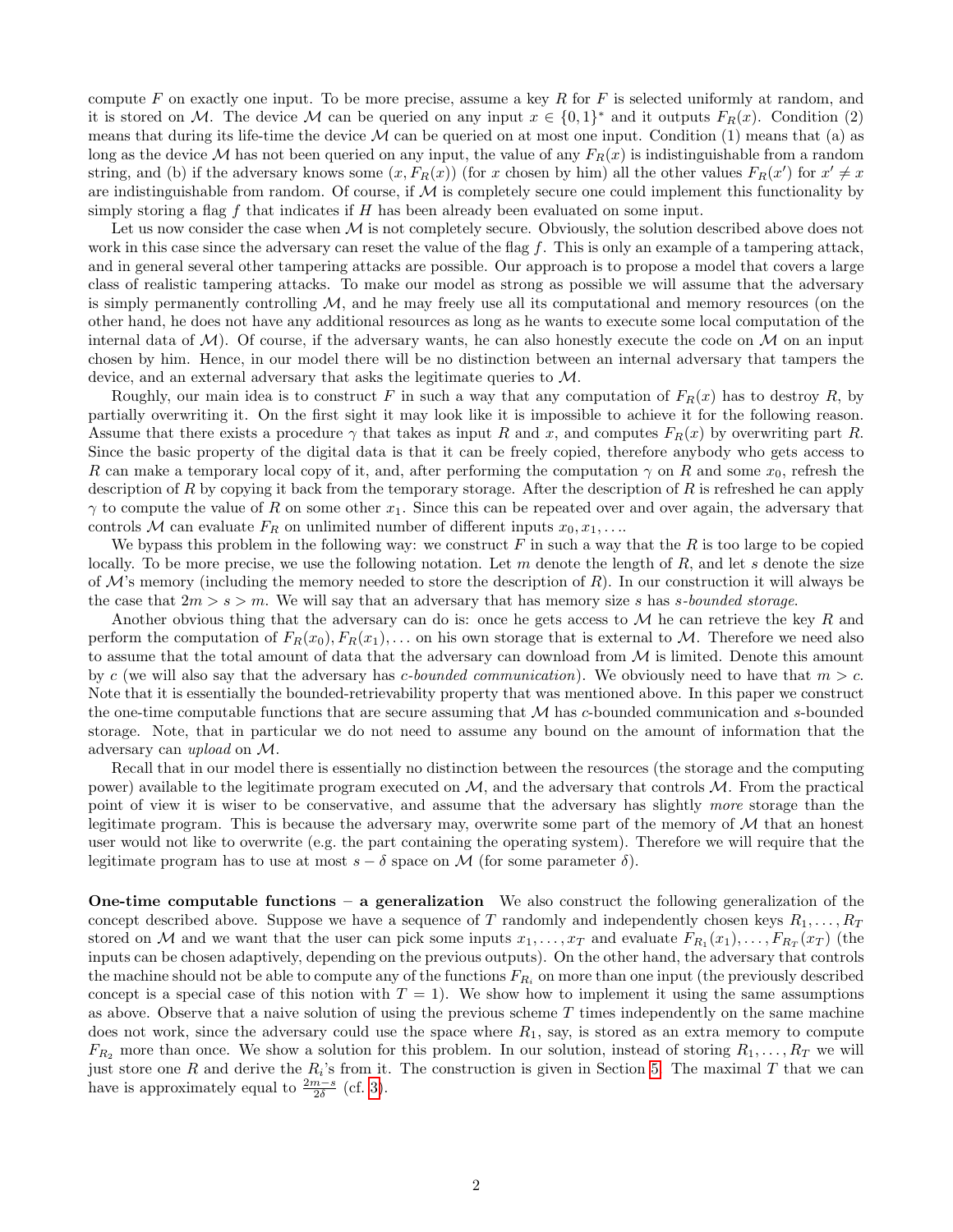#### 1.1.1 Application: Password-protected storage

Let us now describe an application of the primitives described above. Our application is related to the passwordbased cryptography, which is an area that deals with the protocols where the secrets used by the parties are humanmemorizable passwords. The crucial difference between a password and a cryptographic key is that the latter is usually assumed to be chosen uniformly at random from a large domain, while the former is only guaranteed to have a large entropy, and the *dictionary set*  $D$  from which it is chosen may be not very large. One of the main problems in constructing the password-based protocols is that one needs to consider the so-called *offline dictionary* attacks, where the adversary simply tries to break the scheme by analyzing one-by-one all the passwords from D.

In this paper we are particularly interested in designing schemes for *password-protected storage*, which are schemes for secure encryption of data using passwords. A typical scheme of this type works as follows: let  $\pi \in \mathcal{D}$ be a password. To encrypt a message X we apply a key-derivation function H to  $\pi$  and then encrypt X with  $H(\pi)$ using some standard symmetric encryption scheme (Enc, Dec). To decrypt a ciphertext  $C = Enc(H(\pi), X)$  one simply calculates  $Dec(H(\pi), C)$ .

A typical choice for  $H$  is a hash function. This solution is vulnerable to a following offline dictionary attack. An attacker simply tries, for every  $\pi' \in \mathcal{D}$  to decrypt C until he finds  $\pi'$  such that  $Dec(H(\pi'), C)$  "makes sense". Most likely there will be only one such  $\pi'$ , and hence, with a good probability, this will be the correct  $\pi$  that the user has chosen to compute C.

A common way to make this attack harder is to design H in such a way that it is moderately expensive to compute it. The time needed to compute H should be acceptable for a legitimate user, and to high for the adversary if he has to do it for all passwords in  $\mathcal{D}$ . A drawback of this solution is that it depends on the amount of computing power available to the adversary. Moreover, the algorithm of the adversary can be easily parallelized.

An interesting solution to this problem was proposed in [\[9\]](#page-13-9). Here, a computation of H requires the user to solve the CAPTCHA puzzles [\[40\]](#page-15-4), which are small puzzles that are easy to solve by a human, and hard to solve be a machine. A disadvantage of this solution is that it imposes additional burden on the user (he needs to solve the CAPTCHAs when he wants to access his data). Moreover, experience shows that designing secure CAPTCHAs gets increasingly difficult.

In this paper we show an alternative solution to this problem. Our solution works in a model where the data is stored on some machine that can be infected by a virus. In this model, the virus can get a total control over the machine, but he can retrieve only c bits from it. The main idea is that we will use a one-time computable function  $F$ (secure against an adversary with c-bounded communication and s-bounded storage) as the key-derivation function. To encrypt a message X with a password  $\pi$  we first choose randomly a key R for a one-time computable PRF. We then calculate  $K = F_R(\pi)$ . The ciphertext stored on the machine is  $Enc(K, X)$ . It is now clear that the honest user can easily compute K in space bounded by  $c - \delta$ . On the other hand, the adversary can compute K only once, even if he has space c. Of course, the adversary could use a part of the ciphertext  $Enc(K, X)$  as his additional storage. This is not a problem if X is short (shorter than  $\delta$ ). If X is long, we can solve this problem by assuming that  $Enc(K, X)$  is stored on a read-only memory.

A problem with this solution is that if an honest user makes an error and types in a wrong password then he does not have a chance to try another password. This can be solved by using the generalized version of the one-time computable functions. The scheme works as follows. First, we choose a key  $K$  for symmetric encryption. Then, we choose randomly R and for each  $i = 1, ..., T$  we calculate  $K_i = F_{R_i}(\pi) \oplus K$  (where the keys  $R_i$  are derived from R). The values that are stored on the machine are  $(R,(K_1,\ldots,K_T),Enc(K,M))$ . Now, to decrypt the message, the user first calculates  $K = F_{R_1}(\pi) \oplus K_1$ , and then decrypts  $Enc(K, M)$  using K. If a user makes an error and calculates  $K_1$  using a wrong  $\pi$  he still has a chance to calculate  $K_2$ , and so on.

#### 1.2 Uncomputable functions

We also introduce a notion of *uncomputable* hash functions, which we explain here informally. A hash function H is  $(s, \epsilon)$ -uncomputable, if any machine that uses space s and takes a random input  $x \in \{0, 1\}^*$  outputs  $H(x)$  with probability at most  $\epsilon$ . We say that H is s'-computable if it can be computed in space s'. Note that in this case we assume that the adversary cannot use any external help to compute H (using the terminology from the previous sections: his communication is 0-bounded). Informally, we are interested in constructing  $(s, \epsilon)$ -uncomputable, s'-computable functions for a small  $\epsilon$  and s' being only slightly larger than s.

This notion can be used to construct an improved scheme for the *proof of erasure*, a concept recently introduced in [\[36\]](#page-15-3). Essentially the proof of erasure is a protocol between two parties: a powerful verifier  $V$  and a weak prover  $\mathcal P$ (that can be, e.g., an embedded device). The goal of the verifier is to ensure that the prover has erased all the data that he stores in his RAM (we assume that  $P$  can also have a small ROM). This is done by forcing  $P$  to overwrite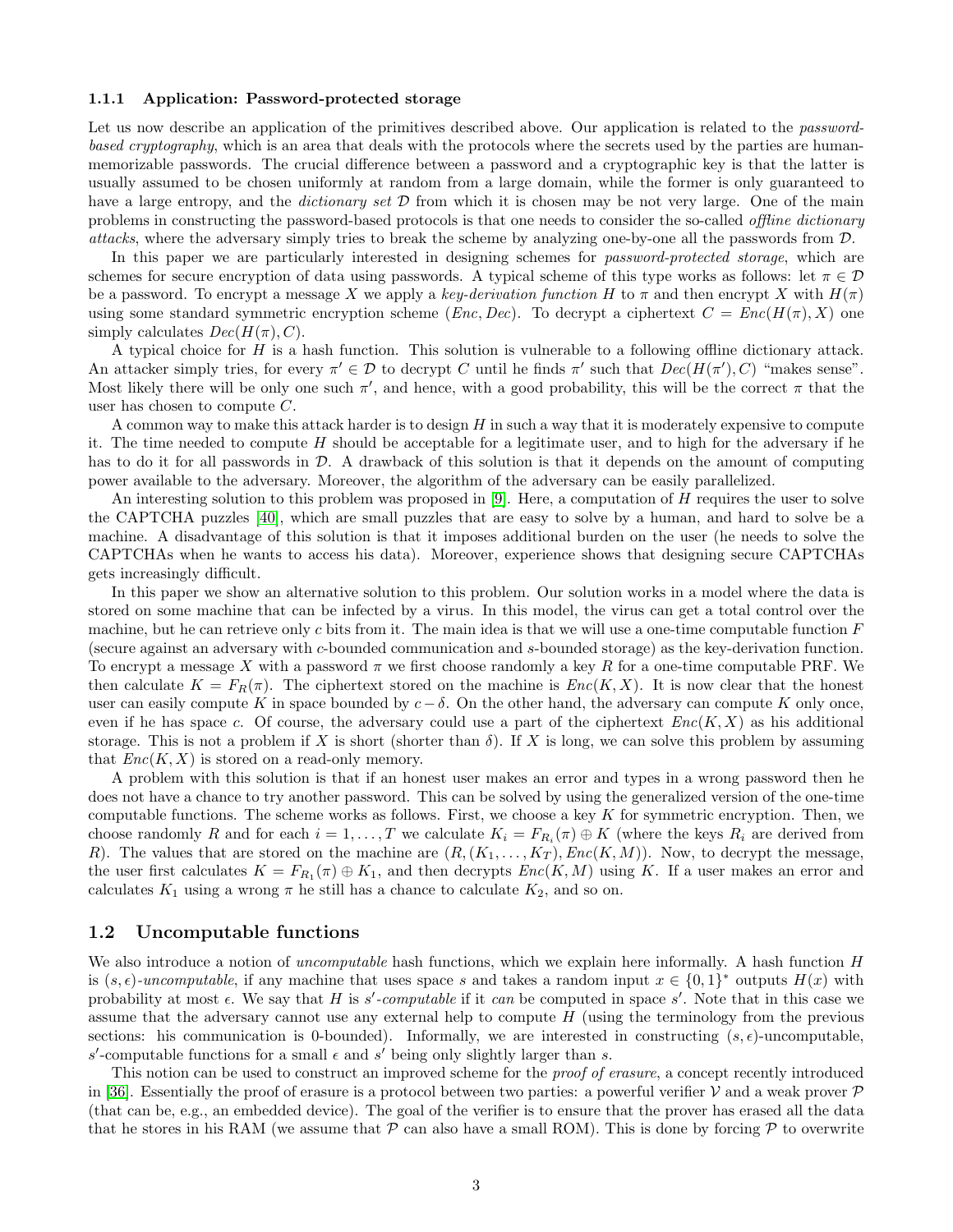his RAM. Let m be the size of RAM. Then, a simple proof of erasure consists of  $\mathcal V$  sending to  $\mathcal P$  a random string R such that  $|R| = m$ , and then V replying with R. In [\[36\]](#page-15-3) the authors observe that the communication from P to  $V$  can be reduced in the following way: instead of asking  $P$  to send the entire R, we can just verify his knowledge of R using a protocol for the "proof of data possession" (see, e.g., [\[4\]](#page-13-10)). Such a protocol still requires the verifier to send a large string R to the prover, hence the communication from the verifier to the prover is  $m$ . Using our uncomputable functions we can reduce this communication significantly.

Our idea as follows. Suppose we have a function H that is m-computable and  $(m - \delta, \epsilon)$ -uncomputable (for some small  $\delta \in \mathcal{N}$  and a negligible  $\epsilon \in [0,1]$ ). Moreover, assume that H has a short domain and co-domain, say:  $H: \{0,1\}^w \to \{0,1\}^w$  for some  $w \ll m$ . We can now design the following protocol:

- 1. V selects  $X \leftarrow \{0,1\}^w$  at random and sends it to  $\mathcal{P}$ ,
- 2. P calculates  $Y = H(X)$  and sends it back to V,
- 3. V accepts if  $Y = H(X)$ .

Clearly, an honest prover can calculate  $Y$ , since he has enough memory for this. On the other hand, from the  $(m - \delta, \epsilon)$ -uncomputability of H we get that a cheating prover cannot calculate Y with probability greater than  $\epsilon$ without overwriting  $m - \delta$  bits. The total communication between P and V has length 2w. Note, that we need to assume that an adversary that controls the prover cannot communicate any data outside of the machine (therefore we are interested only in protocols with 0-bounded communication). This is because otherwise he could simply forward X to some external party that has more memory. The same assumption needs to be made in the protocols of [\[36\]](#page-15-3). What remains is to show a construction of such an H. We do it in Section [6.](#page-12-0)

#### 1.3 Related work

Most of the related work was already described in the previous sections. In our paper we will use a technique called *graph pebbling* (see e.g. [\[38\]](#page-15-5)). This technique has already been used in cryptography in an important work of [\[17\]](#page-14-13), some of our methods were inspired by this paper. The assumption that the adversary is memory-bounded has been used in the so-called *bounded-storage model* [\[32,](#page-14-14) [5,](#page-13-11) [21\]](#page-14-15). As similar assumption was also used in [\[16\]](#page-14-16). The proof of erasures can be viewed as a special case of the remote attestation protocols (see [\[36\]](#page-15-3) for a list of relevant references).

#### 1.4 Notation

In our constructions we will assume that the memory is divided into blocks of length  $w$ . We will use the following convention: the length of the strings in bits will be denoted with lower-case letters  $(n, c, s \text{ and } \delta)$  and the lengths of the strings in blocks will be denoted with the corresponding upper-case letters  $(N, C, S \text{ and } \Delta)$ , where, e.g., we will have  $n = w \cdot N$ .

For a sequence  $R = (R_1, \ldots, R_N)$  and for indices i, j such that  $1 \leq i \leq j \leq N$ , we define  $R[i, \ldots, j]$  $(R_i,\ldots,R_j).$ 

### 2 Model of Computation

To make our statements precise, we must fix a model of computation. We will usually consider an adversary that consists of two parts: a "space-bounded" component  $A_{small}$  which gets access to the internals of an attacked device and has "bounded communication" to an external, and otherwise unrestricted, adversary  $\mathcal{A}_{biq}$ .

Since the lower bounds on the computational complexity of functions are usually hard to prove, it seems difficult to show any meaningful statements in this model using purely complexity-theoretic settings. We will therefore use the random-oracle model [\[6\]](#page-13-12). Recall, that in this case a hash function is modeled as an external oracle containing a random function, and the oracle can be queried by all the parties in the protocol (including the adversary).

Using the random-oracle model in our case is a little bit tricky. To illustrate the problem consider a following protocol for the proof of erasure: (1) V sends to P a long random string R, (2) P replies with  $H(R)$ , where H is a hash function. Now, this protocol is obviously not secure for most of the real-life hash functions. For example, if H is designed using the Merkle-Damgård paradigm, then it can be computed "on fly", and hence there is no need to store the whole  $R$  before starting the computation of  $H$ .

On the other hand, if we model  $H$  as a random oracle, then the protocol described above can be proven secure, as the adversary has to wait until he gets the complete  $R$  before sending it to the oracle. We solve this problem in the following way: we will require that the only way in which the hash function is used is that it is applied to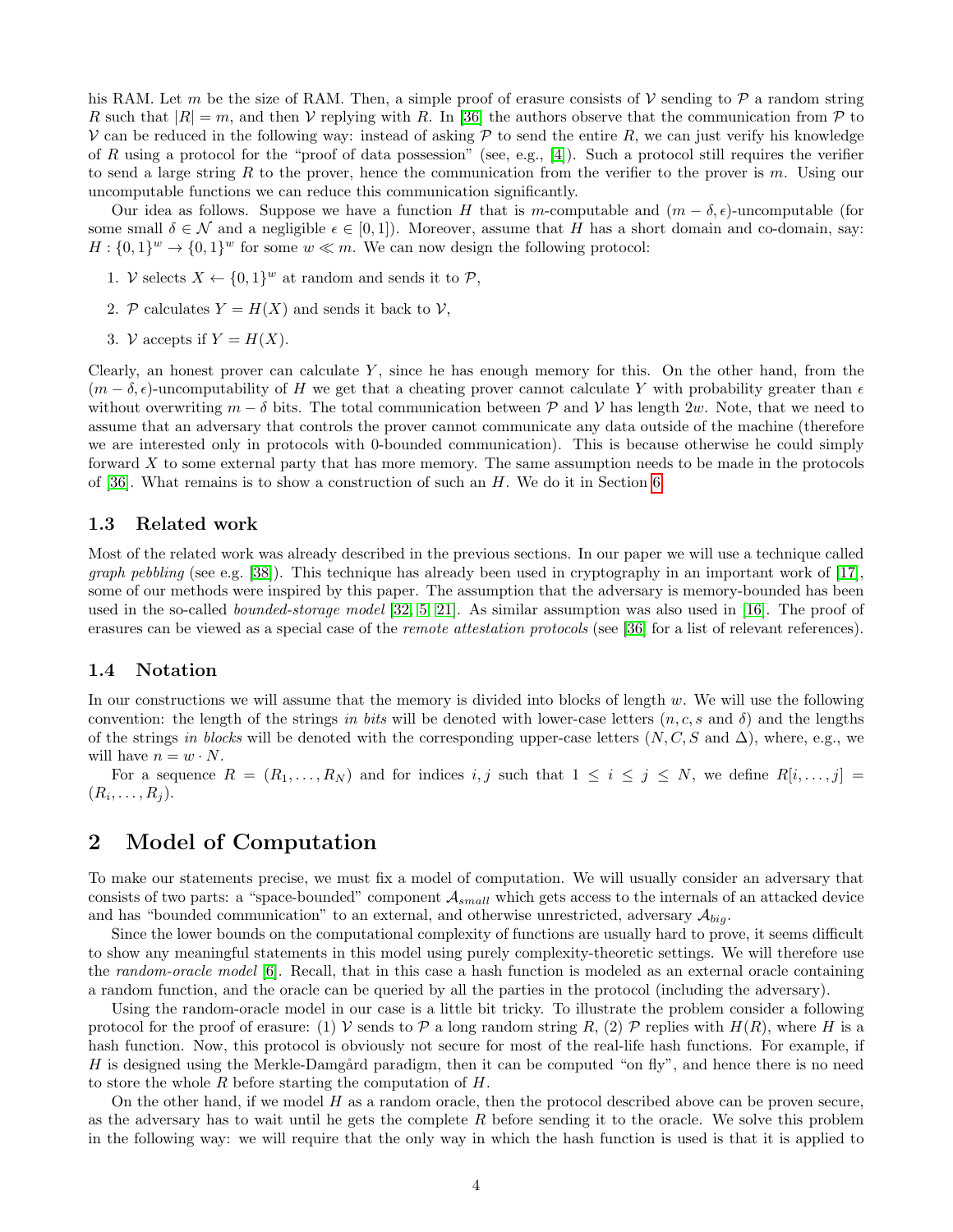small inputs, i.e. if w is the length of the output of a hash function (e.g.:  $w = 128$ ) then the hash function will have a type  $H: \{0,1\}^{\xi w} \to \{0,1\}^w$ , for some small  $\xi$ . Observe that if  $\xi = 2$  then the function H can simply be a compression function used to construct the hash function).

We model our adversary  $A = (A_{big}, A_{small})$  as a pair of interactive algorithms<sup>[1](#page-5-0)</sup> with oracle-access to a randomoracle  $H(\cdot)$ . The algorithm  $\mathcal{A}_{big}$  will only be restricted in the number of oracle calls made. On the other hand, we impose the following additional restrictions on  $\mathcal{A}_{small}$ :

- s-bounded space: The total amount of space used by  $A_{small}$  is bounded by s. That is, we can accurately describe the entire configuration of  $\mathcal{A}_{small}$  at any point in time using s bits.<sup>[2](#page-5-1)</sup>
- c-bounded communication: The total number of outgoing bits communicated by  $A_{small}$  is bounded by c.<sup>[3](#page-5-2)</sup>

We use the notation  $\mathcal{A}^{H(\cdot)}(R) = \left(\mathcal{A}_{big}^{H(\cdot)}(\cdot) \leftrightarrows \mathcal{A}_{small}^{H(\cdot)}(R)\right)$  to denote the interactive execution of  $\mathcal{A}_{big}$  and  $\mathcal{A}_{small}$ , where  $\mathcal{A}_{small}$  gets input R and both machines have access to the oracle  $H(.)$ .

## 3 Definitions

Let  $W^{H(\cdot)}$  be an algorithm that takes as input  $R \in \{0,1\}^m$  and has access to the oracle H. Let  $(F_{1,R}^H, \ldots, F_{T,R}^H)$ be sequence of functions that depend on H and R. Assume that  $W^{H(\cdot)}$  is interactive, i.e. it may receive queries from the outside. Let  $x_1, \ldots, x_T$  be the sequence of queries that  $W^{H(\cdot)}$  received. The algorithm  $W^{H(\cdot)}$  replies to such a query by issuing a special *output query* to the oracle H. We assume that after receiving each  $x_i \in \{0,1\}^*$ the algorithm  $W^{H(\cdot)}$  always issues an output query to H of a form  $((F_{i,R}^H(x_i),(i,x_i)),$  out). We say that  $W^{H(\cdot)}$  is a  $(c, s, m, q, \delta, \epsilon, T)$ -onetime computable PRF if:

- $W^{H(\cdot)}$  has  $(s \delta)$ -bounded storage, and 0-bounded communication.
- for any  $\mathcal{A}^{H(\cdot)}(R)$  that makes at most q queries to H and has s-bounded storage and c-bounded communication, the probability that  $\mathcal{A}^{H(\cdot)}(R)$  (for a randomly chosen  $R \leftarrow \{0,1\}^m$ ) issues two queries  $((F_{i,R}^H(x),(i,x)),$  out) and  $((F_{i,R}^H(x'),(i, x')),$  out), for  $x \neq x'$ , is at most  $\epsilon$ .

Basically, what this definition states is that no adversary with s-bounded storage and c-bounded communication can compute the value of any  $F_{i,R}$  on two different inputs. It may look suspicious that we defined the secrecy of a value in terms of the hardness of guessing it, instead of using the indistinguishability paradigm. We now argue why our approach is ok. There are two reasons for this. The first one is that in the schemes that we construct that output of each  $F^H$  is always equal to some output of H (i.e. the algorithm F simply outputs on the the responses he got from  $H$ ). Hence  $A$  cannot have a "partial knowledge" of the output (either he was lucky and he queried H on the "right" inputs, or not – in the latter case the output is indistinguishable from random, from his point of view).

The second reason is that, even if it was not the case — i.e. even if  $F^H$  outputted some value y that is a more complicated function of the responses he got from  $H$  — we could modify  $F^H$  by hashing y with H (and hence if y is "hard to guess" then  $H(y)$  would be completely random, with a high probability).

Now, suppose that  $V^{H(\cdot)}$  is defined identically to  $W^{H(\cdot)}$  with the only difference that it receives just one query  $x \in \{0,1\}^*$ , and afterwards it issues one output query  $((F^H(x), x), \text{out})$  (for some function F that depends on H). We say that  $V^{H(\cdot)}$  is an  $(s, w, q, \delta, \epsilon)$ -uncomputable hash function if:

- $\bullet$   $V^{H(\cdot)}$  has s-bounded storage, and 0-bounded communication.
- for any  $\mathcal{A}^{H(\cdot)}(R)$  that makes at most q queries to H and has  $(s-\delta)$ -bounded storage and c-bounded communication, the probability that  $\mathcal{A}^{H(\cdot)}(R)$  (for a randomly chosen  $R \leftarrow \{0,1\}^w$ ) issues a query  $((F^H(x), x_i), \text{out})$ is at most  $\epsilon$ .

<span id="page-5-1"></span><span id="page-5-0"></span><sup>&</sup>lt;sup>1</sup>Say ITMs, interactive RAMs, ... The exact model will not matter.

<sup>2</sup> This is somewhat different than standard space-complexity considered in complexity theory, even when we restrict the discussion to ITMs. Firstly, the configuration of  $A_{small}$  includes the value of all tapes, including the input tape. Secondly, it includes the current state that the machine is in and the position of all the tape heads.

<span id="page-5-2"></span><sup>&</sup>lt;sup>3</sup>To be precise, we assume that we can completely describe the patters of outgoing communication of  $A_{small}$  using c bits. That is,  $A_{small}$  cannot convey additional information in when it sends these bits, how many bits are sent at a given time and so on...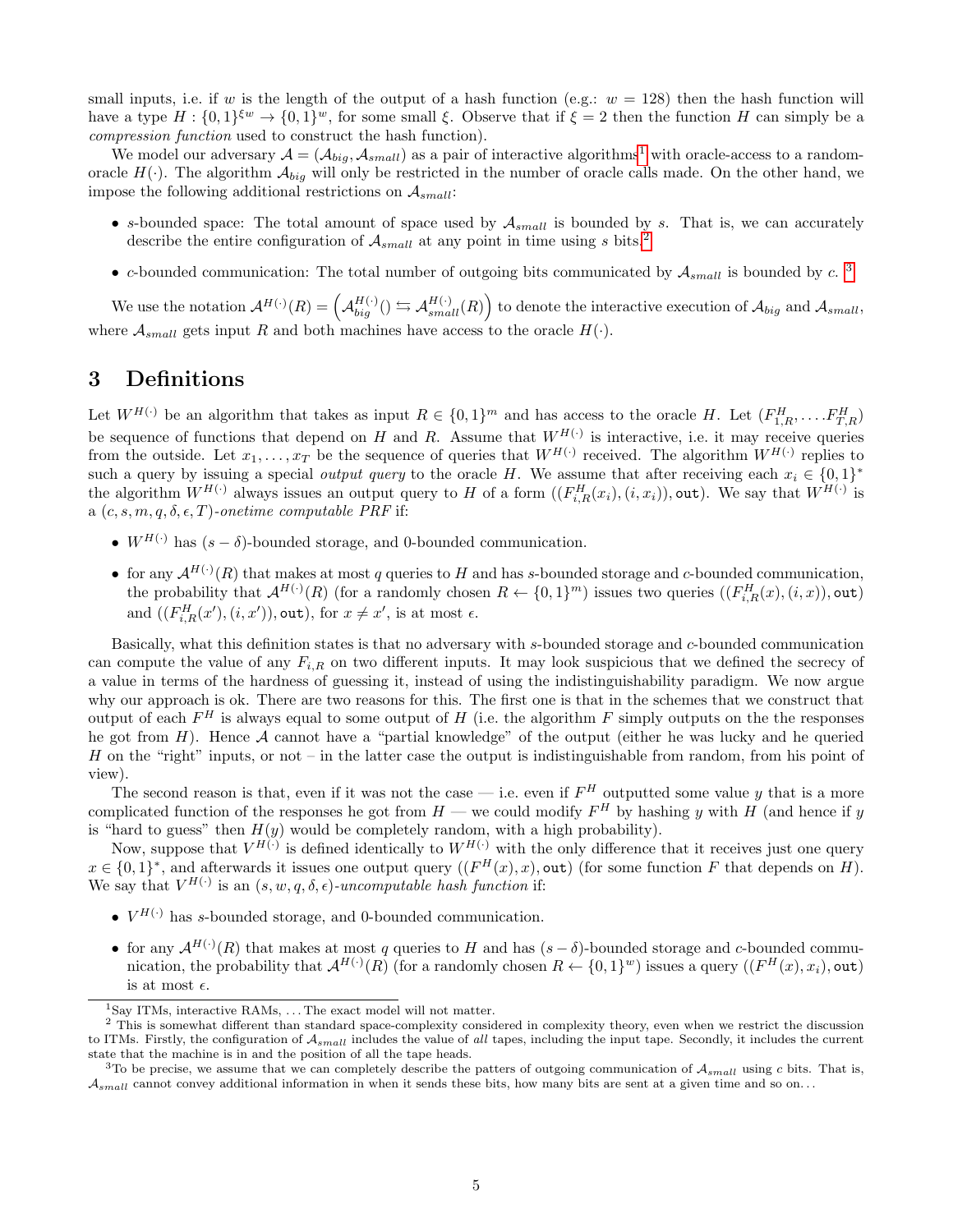## 4 Random Oracle Graphs and the Pebbling Game

We show a connection between an adversary computing a "random oracle graph" and a pebbling strategy for the corresponding graph. A similar connection appears in [\[18\]](#page-14-17).

#### 4.1 Random-Oracle Labeling of a Graph.

Let  $G = (V, E)$  be a DAG with  $|V| = N$  vertices. Without loss of generality, we will just assume that  $V = \{1, \ldots, N\}$ (we will also consider infinite graphs, in which case we will have  $N = \infty$ ). We call vertices with no incoming edges input vertices, and will assume there are  $M \leq N$  of them. A labeling of G is a function label( $\cdot$ ), which assigns values  $\texttt{label}(v) \in \{0,1\}^w$  to vertices  $v \in V$ . We call w the *label-length*. For any function  $H : \{0,1\}^* \to \{0,1\}^w$ and input-labels  $R = (R_1, \ldots, R_M)$  with  $R_i \in \{0,1\}^w$ , we define the  $(H, R)$ -labeling of G as follows:

- The labels of the M distinct input vertices  $v_1 < v_2 < \ldots < v_M$  are given by label $(v_i) \stackrel{\text{def}}{=} R_i$ .
- The label of every other vertex  $v$  is defined recursively by

$$
\mathtt{label}(v) \stackrel{\text{def}}{=} H(\mathtt{label}(v_1),\ldots,\mathtt{label}(v_d),v)
$$

where  $v_1 < \ldots < v_d$  are the d parents of v.

A random oracle labeling of G is an  $(H, R)$ -labeling of G where H is a random-function and R is chosen uniformly at random.

For convenience, we also define  $\texttt{preLabel}(v) \stackrel{\text{def}}{=} (\texttt{label}(v_1), \ldots, \texttt{label}(v_d), v)$ , where  $v_1 < \ldots < v_d$  are the parents of v, so that  $label(v) = H(\text{preLabel}(v))$ .

The *output vertices* of G are the vertices that have no children. Let  $v_1, \ldots, v_K$  be the output vertices of G. Let  $Eval(G, H, (R_1, \ldots, R_M))$  denote the sequence of labels  $(1 \text{abel}(v_1), \ldots, 1 \text{abel}(v_K))$  of the output vertices calculated with the procedure described above (with  $R_1, \ldots, R_M$  being the labels of the input vertices  $v_1, \ldots, v_M$  and H being the hash function).

Our main goal is to show that computing the labeling of a graph G requires a large amount of resources in the random-oracle model, and is therefore difficult. We will usually (only) care about the list of random-oracle calls made by  $\mathcal{A}_{big}$  and  $\mathcal{A}_{small}$  during such an execution. We say that an execution  $\mathcal{A}^{H(\cdot)}(R)$  labels a vertex v, if a random-oracle call to preLabel(v), is made by either  $\mathcal{A}_{big}$  or  $\mathcal{A}_{small}$ .

#### <span id="page-6-1"></span>4.2 Pebbling Game

We will consider a new variant of the pebble game that we call the "red-black" pebble game over a graph G. Each vertex of the graph G can either be empty, contain a red pebble, contain a black pebble, or contain both types of pebbles. An initial configuration consists of (only) a black pebble placed on each input vertex of  $G$ . The game proceeds in steps where, in each step, one of the following four actions is taken:

- 1. A red pebble can be placed on any vertex already containing a black pebble.
- 2. If all the parents of a vertex v have a red pebble on them, a red pebble can be placed on v.
- 3. If all the parents of v have some pebble on them (red or black), a black pebble can be placed on  $v$ .
- 4. A black pebble can be removed from any vertex.

We define the black-pebble complexity of a pebbling strategy to be the maximum number of black pebbles in use at any given time. We define the *red-pebble complexity* of a pebbling strategy to be the total number of steps in which action 1 is taken. We also define the *all-pebble complexity* of a pebbling strategy to be the sum of its black- and red-pebble complexities. By *heavy-pebbles* we will mean the black pebbles, or the red-pebbles that appeared on the graph because of action 1. Note, that these are exactly the pebbles that count when we calculate the all-pebble complexity of a strategy.

<span id="page-6-0"></span>**Remark 4.1.** Let G be a graph with N vertices and M input vertices. Let v be an output vertex of G and let  $v_{i_1},\ldots,v_{i_d}$  be a subset of the set of input vertices. Suppose there exists a pebbling strategy that (1) pebbles v while keeping the pebbles on the vertices  $v_{i_1},\ldots,v_{i_d}$ , and (2) has black-pebble complexity b and it does not use the red pebbles, i.e. its red-pebble complexity 0. Then the value of  $Eval(G, H, (R_1, \ldots, R_M))$  can be computed by a machine with bw-bounded storage and an access to a random oracle that computes H. This is because the only thing that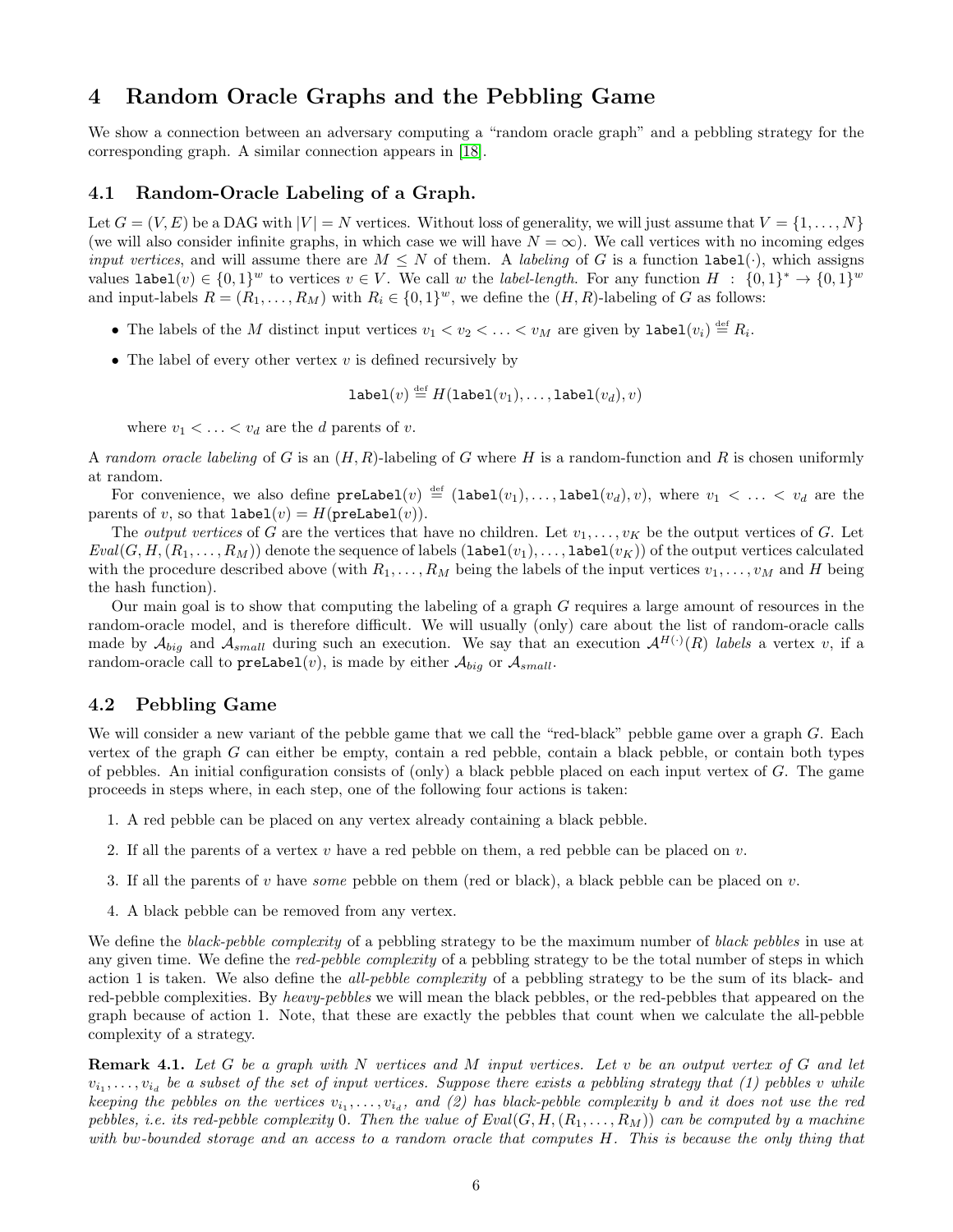the machine needs to remember are the labels of at most b vertices (each of those labels has length at most w). The computation may overwrite some part of the input  $(R_1, \ldots, R_M)$ , however, it does not overwrite the input corresponding to the vertices  $v_{i_1}, \ldots, v_{i_d}$ , i.e.:  $(R_{v_1}, \ldots, R_{v_d})$ .

It is more complicated to show a connection in the opposite direction, namely to prove that if a graph cannot be pebbled with a strategy with low black- and red-complexities, then it cannot be computed by a machine with a restricted storage and communication. We establish such a connection in the next section.

#### 4.3 Connection Between Random-Oracle Labeling and the Pebbling Game

We now connect the random-oracle labeling of a graph  $G$  in our model of computation to the red-black pebbling game on G. In particular, we will show that the black-pebble complexity of the pebbling will correspond to the space-complexity of  $\mathcal{A}_{small}$  and the red-pebble complexity corresponds to the communication-complexity of  $\mathcal{A}_{small}$ .

Let  $H : \{0,1\}^* \to \{0,1\}^w$  be a random oracle, and let  $R = (R_1,\ldots,R_M)$  be a labeling of the input-vertices of G. For any algorithms  $A = (A_{big}, A_{small})$  we can use the execution  $A^{H(\cdot)}(R) = (A^{H(\cdot)}_{big} \leftrightarrows A^{H(\cdot)}_{small}(R))$  to construct a red-black pebbling of the graph  $G$ . In particular, we get a transcript listing all oracle calls made during its entire execution, and whether they were made by  $\mathcal{A}_{small}$  or  $\mathcal{A}_{bia}$ .

We fix some terminology about the transcript. Given  $(H, R)$ , we say that an oracle call of the form  $H(\texttt{label}_1, \ldots,$  $label_{d}, v)$  is correct if  $(label_{d}, v)$  = preLabel $(v)$ . An oracle is also correct if it has a form  $H((label_{d}, v)$ , out), where out is some special symbol, v is an output vertex, and label(v) = label. We call the children  $v_1, \ldots, v_d$ of  $v$  the input-vertices of the oracle call, and  $v$  is the output-vertex of the oracle call.

Using the transcript (along with the description of  $H, R$ ) we define the ex-post-facto pebbling of the graph  $G$ . We do so by processing the random-oracle calls in the transcript one-by-one starting with the earliest one, and, for each call, we take the following steps:

**Place all necessary red pebbles:** A vertex v is red-necessary if, looking at the entire transcript of all oracle calls, there exists some correct oracle call made by  $\mathcal{A}_{big}$  with v as an input-vertex, which precedes all correct oracle calls made by  $\mathcal{A}_{biq}$  with v as an output-vertex.

Go through all red-necessary vertices v one-by-one and, for each one that has a black pebble but no red pebble, put a red pebble.[4](#page-7-0)

- Delete all unnecessary black pebbles: A vertex v is black-necessary if it is not red-necessary and, in the remainder of the transcript of oracle-calls that have not yet been processed (including the current call), there exists some correct oracle call made by  $\mathcal{A}_{small}$  with v as an input-vertex such that:
	- In the remainder of the transcript, there is no earlier correct oracle call made by  $A_{small}$  with v as an output-vertex.
	- In the *entire transcript*, there is no *earlier* correct oracle call made by  $A_{biq}$  with v as an output-vertex.

Go through all vertices  $v$  which are *not* black-necessary but have a black pebble on them, one-by-one, and remove the black pebble.<sup>[5](#page-7-1)</sup>

**Process oracle call:** If the current oracle call is correct and made by  $A_{small}$  (respectively  $A_{big}$ ) with output vertex  $v$ , we put a black (respectively red) pebble on  $v$ .

We notice that every vertex that is labeled by the execution of  $\mathcal{A}^{H(\cdot)}(R)$  gets a (red or black) pebble placed on it in the corresponding ex-post-facto pebbling. Moreover, the order in which vertices get red/black pebbles corresponds to the order in which the oracle calls are made by  $A$ .

We now show that, for any adversary  $A = (A_{small}, A_{big})$  which is space/communication bounded, and which makes a bounded number of oracle calls, the ex-post-facto pebbling is legal and has small space/communication complexity.

<span id="page-7-0"></span><sup>&</sup>lt;sup>4</sup> Note that the set of red-necessary vertices does not change throughout the process. Intuitively, these are the vertices whose labels must be communicated by  $A_{small}$  to  $A_{big}$  at some point in time, and correspondingly for which we need to take pebbling-action 1 to place a red pebble on them. We choose to take this action as early as legally possible, since it might allow us to remove related black pebbles early.

<span id="page-7-1"></span> $5$ Note that the set of black-necessary vertices can be different at different points in the process. Intuitively, at any point in time, a black-necessary vertex is one whose label must be stored in the memory of  $A_{small}$  since it will not be re-computed by  $A_{small}$  via oracle calls, it was never communicated to  $\mathcal{A}_{big},$  nor will it be computed by  $\mathcal{A}_{big}$  in time.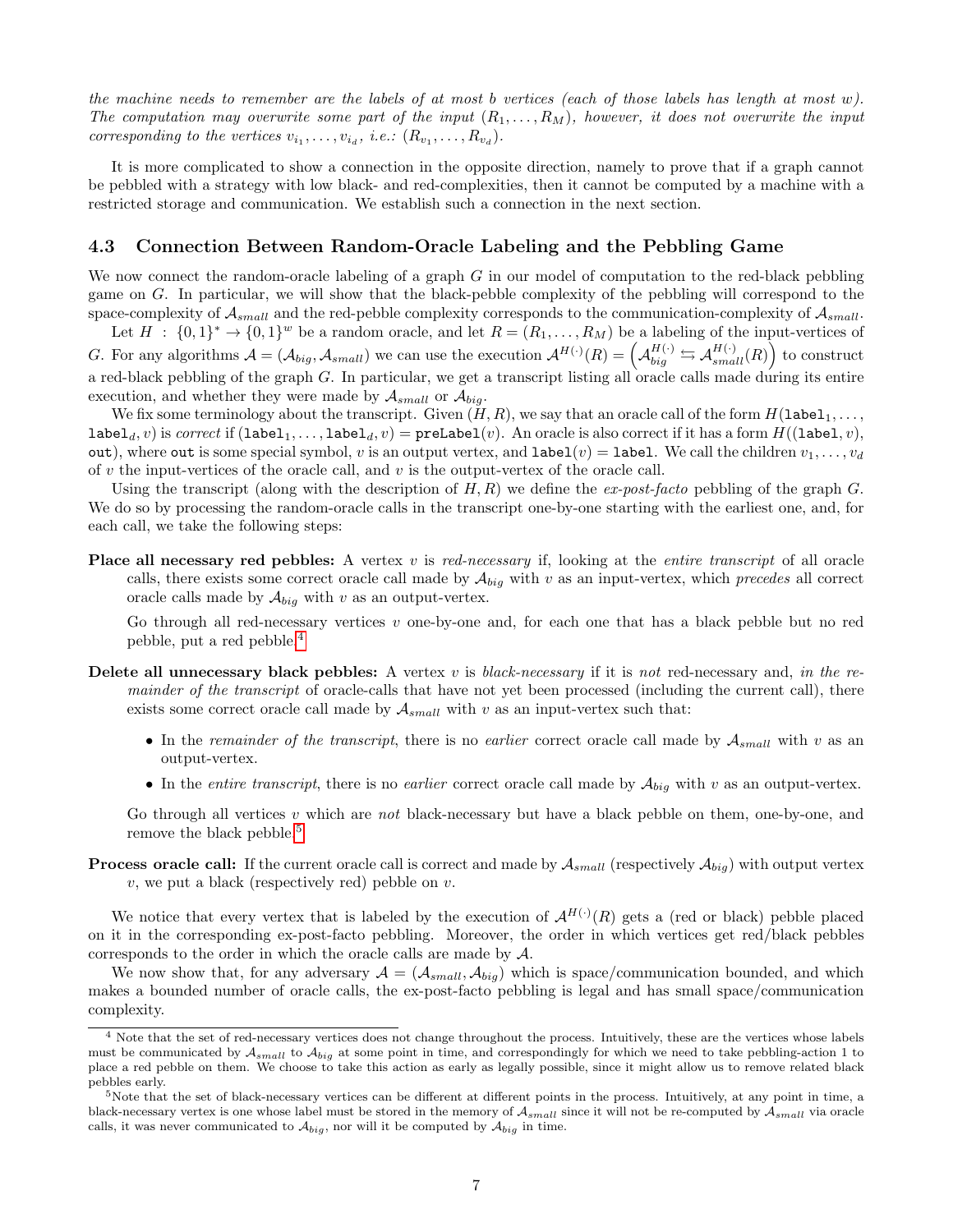<span id="page-8-1"></span>**Theorem 4.2.** Let  $G = (V, E)$  be a DAG and let  $\mathcal{A} = (\mathcal{A}_{big}, \mathcal{A}_{small})$  be any adversarial labeling strategy in our restricted model of computation. Let  $(H, R)$  define a random-oracle labeling of the graph  $G$ , with label-length w. Assume that A makes at most q random-oracle queries during any execution. Then, the ex-post-facto pebbling of G corresponding to an execution of  $\mathcal{A}^{H(\cdot)}(R)$  has the following properties:

- <span id="page-8-2"></span>1. It is a legal pebbling (i.e. follows the rules of the red-black pebbling game) with probability  $1-\frac{q}{2^w}$  over the choice of  $(H, R)$ .
- 2. Assuming that  $A_{small}$  has c-bounded communication then, for any  $\lambda \geq 0$ , the red-pebble complexity is at most  $\frac{c+\lambda}{w-\log(q)}$  with probability  $1-2^{-\lambda}$  over the choice of  $(H, R)$ .
- <span id="page-8-3"></span>3. Assuming that  $A_{small}$  has s-bounded storage and c-bounded communication then, for any  $\lambda > 0$ , the all-pebble complexity is at most  $\frac{c+s+\lambda}{w-\log(q)}$  with probability  $1-2^{-\lambda}$  over the choice of  $(H, R)$ .

For the lack of space the proof of Theorem [4.2](#page-8-1) is moved to Appendix [B.](#page-17-0)

<span id="page-8-5"></span>**Corollary 4.3.** Let  $G$  be a DAG with M input vertices and  $K$  output vertices. Let  $r$  and  $b$  be arbitrary parameters. Suppose that  $G$  is such that there does not exist a pebbling strategy such that  $(1)$  its all-pebble complexity is at most a, and that (2) pebbles at least  $\alpha$  output vertices (for some  $\alpha \in \{1, \ldots, K\}$ ).

Then, for any c, s, w and  $\lambda$  such that  $\frac{c+s+\lambda}{w-\log(q)} < a$ , and for any  $\mathcal{A} = (\mathcal{A}_{big}, \mathcal{A}_{small})$  that makes at most q oracle calls and has s-bounded space and c-bounded communication the probability that A labels more than  $\alpha - 1$  output vertices is at most  $q \cdot 2^{-w} + 2^{-\lambda}$  (where the probability is taken over the randomness of A and the random choice of  $H$  and  $R$ ).

*Proof.* Take any  $A = (A_{biq}, A_{small})$  that makes at most q oracle calls and has s-bounded space and c-bounded communication. Recall that "labeling a vertex  $v$ " means that the adversary makes an oracle call to  $preLabel(v)$ . Note that it does not necessarily mean that the corresponding pebbling strategy will every pebble  $v$ , as pebbling a vertex occurs only when the label of v is given as an input to the oracle. Therefore we assume that  $A$  always after learning the label label of any output vertex v issues an oracle call  $H((\text{label}, v), \text{out})$ . This guarantees that such a  $v$  will always be pebbled. Clearly adding this instruction does not increase the space and communication complexity of A.

Suppose we choose randomly R and H and run the experiment. Let  $\mathcal E$  denote the event that A labels more than  $\alpha - 1$  output vertices. For the sake of contradiction suppose that  $P(\mathcal{E}) > q \cdot 2^{-w} + 2^{-\lambda}$ . Let G denote the event that the corresponding pebbling strategy is legal and its all-pebble complexity is at most  $\frac{c+s+\lambda}{w-\log(q)}$ . From Theorem [4.2](#page-8-1) (Points [1](#page-8-2) and [3\)](#page-8-3) we get that  $P(\mathcal{G}) \geq 1 - q \cdot 2^{-w} - 2^{-\lambda}$ . Therefore the probability that  $\mathcal E$  and  $\mathcal G$  occurred simultaneously is positive. Hence there needs to exist an execution of  $A$  such that the corresponding pebbling strategy that pebbles  $\alpha$  vertices and has all-pebble complexity at most  $\frac{c+s+\lambda}{w-\log(q)}$ , which, by our assumption, is less than  $c + s$ . This yields a contradiction.  $\Box$ 

### <span id="page-8-0"></span>5 One-time computable functions

In this section we show specific examples of graphs that are hard to pebble in limited space and bounded communication. Let M, M' be a parameters such that  $M' < M$ . The  $(M, M')$ -lambda graph (denoted  $Lam_{M'}^M$ ) is defined in the following way (cf. also Fig. [1,](#page-16-0) Appendix [A\)](#page-16-1). Its set of vertices is equal to  $V_0\cup V_1$ , where  $V_0=\{(i,j):1\leq i\leq j\leq M'\}$ and  $V_1 = \{1, 2\} \times \{M' + 1, \ldots, M\}$ . The set of input vertices is equal to  $\{1\} \times \{1, \ldots, M\}$ . The output vertex is  $(2, M)$ . The set of edges is as the following sum:

<span id="page-8-4"></span>
$$
\{((i-1,j-1),(i,j)) : (i-1,j-1),(i,j) \in V_0\}
$$
\n
$$
(1)
$$

$$
\bigcup \{ ((i-1,j), (i,j)) : (i-1,j), (i,j) \in V_0 \}
$$
  

$$
\bigcup \{ ((M', M'), (2, M' + 1)) \}
$$
 (2)

$$
\bigcup \{ ((1, j - 1), (1, j)) : (1, j - 1), (1, j) \in V_1 \} \cup \{ ((1, j), (2, j)) : (1, j), (2, j) \in V_1 \}.
$$

If  $M' = M$  then a  $(M, M)$ -lambda graph is defined as above, with  $V_1 = \emptyset$  and with the set of edges consisting only of the set in Equations [\(1\)](#page-8-4) and [\(2\)](#page-8-4) above. Its output vertex is  $(M, M)$ . Such a graph is also called an M-pyramid graph.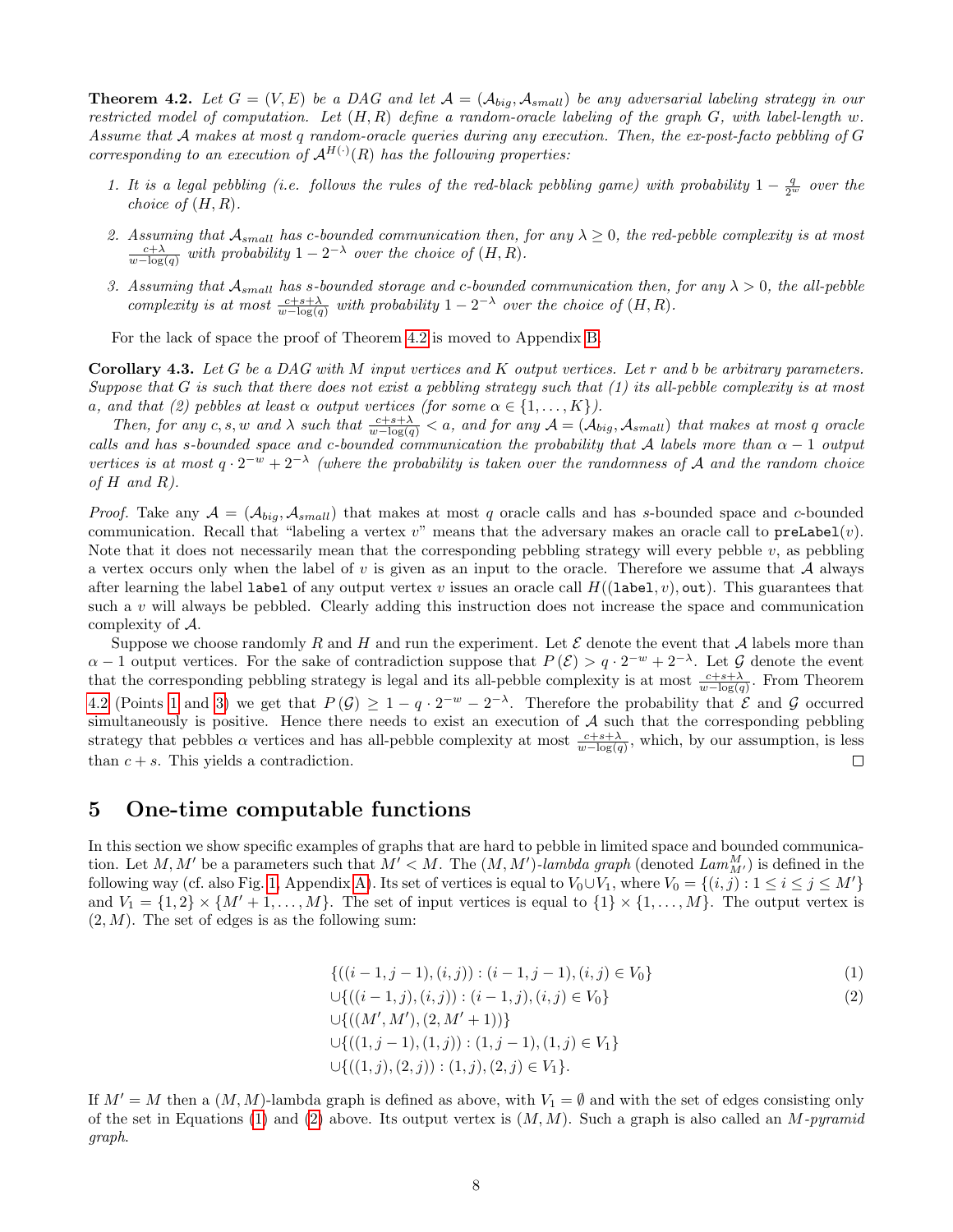<span id="page-9-1"></span>**Lemma 5.1.** For any  $X < M' - 1$  there exists a strategy that pebbles the output vertex of Lam $_{M'}^M$  that satisfies the following:

- it uses  $M + M' 1 X$  black pebbles (remember that all the M input vertices are initially pebbled with a black pebble, and therefore using  $M + M' - 1 - X$  means having  $M' - 1 - X$  extra pebbles).
- it uses no red pebbles, and
- at the moment when the output vertex is pebbled there are still pebbles on the last  $M X$  input vertices, i.e.: vertices from the set  $\{1\} \times \{X+1,\ldots,M\}.$

Proof. The pebbling strategy consists of the following steps:

- pebble the second row of the pyramid In this step we pebble the second row of the pyramid, i.e. the vertices from the set  $\{2\} \times \{2, \ldots, M'\}$ . We do it by removing X pebbles from the input of the pyramid, and by using the  $M'-1-X$  extra pebbles that we have. The procedure is as follows:
	- 1. First, we put pebbles on the vertices from the set  $\{2\} \times \{2, \ldots, X + 1\}$ . We do it in the following way: for  $j = 2, \ldots, X' + 1$  we put a pebble on  $(2, j)$  and remove it from  $(1, j - 1)$ .
	- 2. We then put pebbles on the vertices from the set  $\{2\} \times \{X + 2, M'\}$ . We do it just using the extra pebbles, without removing any pebble from the input. Clearly we have enough extra pebbles, since  $|\{2\} \times \{X + 2, M'\}| = M' - 1 - X.$
- pebble the rest of the pyramid In this step we pebble the pyramid row-by-row, starting from the third row, and ending with the top of the pyramid  $(M', M')$ . We do it in the by executing the following procedure for  $i=3,\ldots,M'$ :
	- for  $j = i, \ldots, M'$  do the following: put a pebble on  $(i, j)$  and remove it from  $(i 1, j 1)$ .
- pebble the rest of the graph We now pebble the rest of the graph in the following way. First, we put a pebble on  $(2, M' + 1)$  and remove it from  $(M', M')$ . Then, for  $j = M' + 2, \ldots, M$  we put a pebble on  $(2, j)$  and remove it from  $(2, j - 1)$ . At the end of this loop there output vertex is pebbled.

It is easy to see that the above procedure results in a correct pebbling strategy. Moreover, it uses only  $M'-1-X$ extra pebbles, and it removes the pebbles only from the first X vertices of the input.  $\Box$ 

#### 5.1 Hardness of pebbling

Consider a configuration of the red and black pebbles on some DAG G. Let v be a vertex of G. We say that v is input-dependent in this configuration if, after removing all the pebbles from the input it is impossible to pebble the vertex v. If v is not input-dependent then we say that it is *input-independent*.

<span id="page-9-0"></span>**Lemma 5.2.** For  $M \geq 1$  consider an M-pyramid graph Lam $_M^M$  and some configuration of pebbles on it. If the output vertex  $(M, M)$  is input-dependent then the number of heavy pebbles is at least M.

*Proof.* We prove it by induction on  $M = 2, 3, \ldots$  To root the induction we first consider the case when  $M = 2$ . In this case the graph consists of 3 vertices only: 2 input vertices, and 1 output vertex. If it is input-dependent then the output vertex is not pebbled. Hence both input vertices need to have a pebble.

Now, let us assume the hypothesis for  $M-1$  and consider  $G_M = Lam_M^M$ . Take some configuration  $\gamma$  of pebbles. Denote the set of heavy pebbles on the input row (i.e. on the vertices  $\{0\} \times \{0, 1, \ldots, M-1\}$ ) by X. Let  $G_{M-1}$  be a subgraph of  $G_M$  induced by all the vertices of  $G_M$  except of the input row (in other words:  $G_{M-1}$  is equal to  $G_M$ with the bottom row "cut"). Let Y be the number of the heavy pebbles on  $G_{M-1}$ . Of course  $G_{M_1}$  is  $Lam_{M-1}^{M-1}$ .

Now, put black pebbles on the vertices of the input raw of  $G_{M-1}$  in the following way: put a pebble on a vertex v whenever v has both parents in  $\mathcal X$  (and keep the old pebbles from the configuration  $\gamma$ ). Clearly the number of black pebbles created this way is at most  $|\mathcal{X}| - 1$ .

Clearly the resulting configuration of pebbles on  $G_{M-1}$  satisfies the following: (1) the output vertex can be pebbled from this configuration, and (2) the output vertex on  $G_{M-1}$  is input-dependent (if it was not inputdependent then also the configuration  $\gamma$  would not be input-dependent). Hence, by the induction hypothesis  $Y + |\mathcal{X}| - 1 \geq M - 1$ , which implies that  $Y \geq M$ .  $\Box$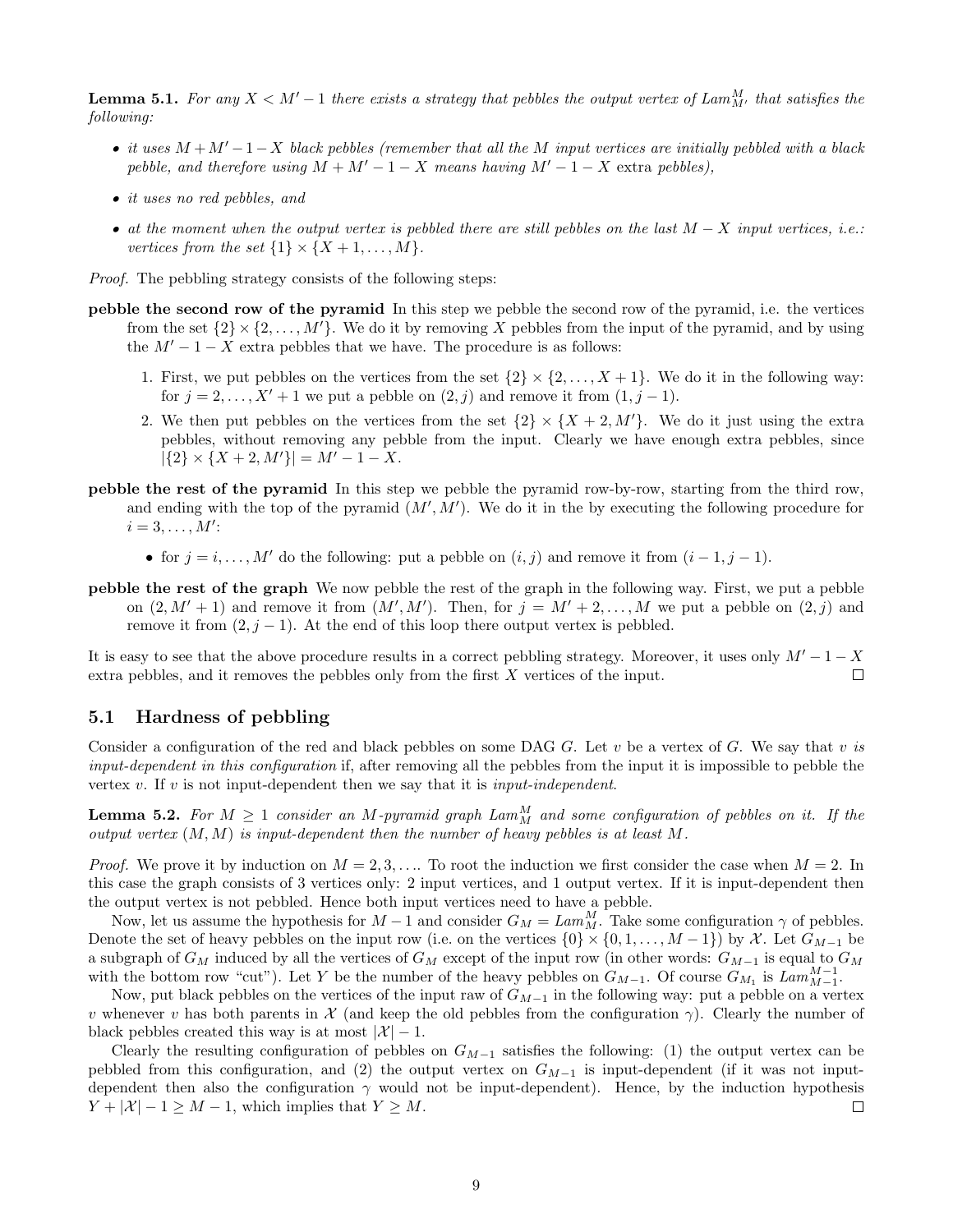<span id="page-10-0"></span>**Lemma 5.3.** Suppose  $M > 2$ . Consider a pebbling strategy for Lam<sub>M</sub> that pebbles the vertex  $(M, M)$ . In the first configuration in which  $(M, M)$  is input-independent we have that: (1) the total number of the heavy pebbles that are not on the input row is at least  $M-1$ , and (2) there is no pebble on  $(M, M)$ .

*Proof.* Let  $G_M = \text{Lam}_M^M$ , and let  $G_{M-1}$  be defined as in the proof of Lemma [5.2.](#page-9-0) Let  $\gamma$  be the first configuration in which  $(M, M)$  is input-independent, and let  $\gamma'$  be the configuration that directly proceeds  $\gamma$ , i.e. the last configuration that is input-dependent. Keep on the vertices of  $G_{M-1}$  all the pebbles from the configuration  $\gamma$ . We now show that in such a configuration of the pebbles on  $G_{M-1}$  the output of  $G_{M-1}$  is input-dependent. After showing it we will be done: part (1) will follow directly from Lemma [5.2](#page-9-0) (applied to  $G^{M-1}$ ), and part (2) will follow from the fact that (for  $M-1>1$ ) if the output vertex is input-dependent then it cannot be pebbled.

To finish the proof assume that the output of  $G_{M-1}$  is input-independent. We obtain contradiction by showing that in this case also  $G_M$  needs to be input-independent. Clearly the only way in which  $\gamma'$  was transformed into  $\gamma$ was that a pebble was added on the input row of  $G_{M-1}$ . However, by our assumption the output of  $G_{M-1}$  (and hence also of  $G_M$ ) does not depend on this row. Therefore also in the configuration  $\gamma'$  the output cannot depend on the two bottom rows of  $G_M$ . This gives us a contradiction.

 $\Box$ 

<span id="page-10-1"></span>**Lemma 5.4.** Consider a pebbling strategy that pebbles the output of  $Lam_{M'}^M$ . As long as the vertex  $(M', M')$  has not been pebbled, there has to be a heavy pebble on every input vertex on the second part of  $Lam_{M'}^M$  (i.e. the vertices  $(1, j)$  such that  $j \in \{M' + 1, ..., M\}$ .

*Proof.* This follows easily from the construction of the  $Lam_{M'}^M$  graph: if one removes a pebble from any vertex  $(1, j)$ such that  $j \in \{M'+1, \ldots, M\}$  then one cannot put a pebble on it in the future. Therefore it will never be possible to pebble  $(2, j)$ , and hence also  $(2, M)$ .  $\Box$ 

For  $\ell \in \mathcal{N} \cup \{\infty\}$  consider a family of  $\ell$  DAGs  $\{G_k = (V_k, E_k)\}_{k=1}^{\ell}$  such that every DAG in this family has the same set of input  $V_I$  of input vertices. Define  $V'_k = V_k \setminus V_I$ . The graph  $G = (V, E)$  is a sum of  $\{G_k = (V_k, E_k)\}_{k=1}^{\ell}$ if is defined as follows: the set of vertices V is equal to  $V_I$  plus the disjoint sum of the sets  $V'_k$ . More precisely:

$$
V_I \cup \bigcup_{k=1}^{\ell} \{k\} \times V_k
$$

The set  $E$  of edges is defined as:

$$
E := \{ ((k, v), (k, v')) : v, v' \in V'_k \text{ and } (v, v') \in E_k \}
$$
  

$$
\cup \{ (v, (k, v')) : v \in V_I \text{ and } v' \in V'_k \text{ and } (v, v') \in E_k \}
$$

The set of input vertices of G is equal to  $V_I$ , and the set of the output vertices is equal to  $V_{O,L} \cup V_{O,R}$ , where  $V_{O,L}$ and  $V_{O,R}$  are the sets of the output verices of  $G_L$  and  $G_R$ , respectively.

<span id="page-10-2"></span>**Lemma 5.5.** Consider a family  $\{G_k\}_{k=1}^{\ell}$  of  $(M, M')$ -lambda graphs. Let G be a sum of the graphs in this family. Then there does not exist a pebbling strategy with all-pebble complexity bounded by  $M + M' - 2$  that pebbles more than one output of G.

*Proof.* For the sake of contradiction suppose that such a strategy exists. Pebbling the output of  $Lam_M^M$ , requires first pebbling the top of the pyramid graph that is a part of  $Lam_M^M$ . Therefore there has to exist a pebbling strategy with all-pebble complexity bounded by  $M + M' - 2$  that pebbles two different vertices that are the tops of the pyramids in some  $G_k$  and  $G_h$  (i.e. vertices  $(k, (M', M'))$  and  $(h, (M', M'))$ ).

Clearly, at the beginning of any pebbling strategy the top of each pyramid is dependent on the input of this pyramid. Consider the first configuration where the top of one of the pyramids, the one belonging to  $G_k$ , say, gets independent from the input of this pyramid. In this moment, by Lemma [5.3](#page-10-0) the total number of the heavy pebbles that are not on the input row of  $G_k$  is at least  $M' - 1$ . Since in this moment the top vertex of  $G_h$  is still dependent on the input, hence, by Lemma [5.2](#page-9-0) the total number of the heavy primary red pebbles and the black pebbles on  $G_k$  is at least M'. Therefore the number of the heavy pebbles on the two pyramids is at least  $2M'-1$ .

On the other hand, by the second part of Lemma [5.3](#page-10-0) the vertex  $(M', M')$  is not yet pebbled in this configuration. Hence, by Lemma [5.4,](#page-10-1) there needs to be a heavy pebble on every vertex from the second part of the input of  $G_h$  and  $G_k$ , i.e. on the vertices  $(1, j)$  such that  $j \in \{M' + 1, \ldots, M\}$ . Therefore altogether we have  $2M' - 1 + (M - M') =$  $M + M' - 1$  pebbles on the sum of  $G_h$  and  $G_k$ . This yields a contradiction with the assumption that the all-pebble complexity of the strategy is bounded by  $M + M' - 2$ .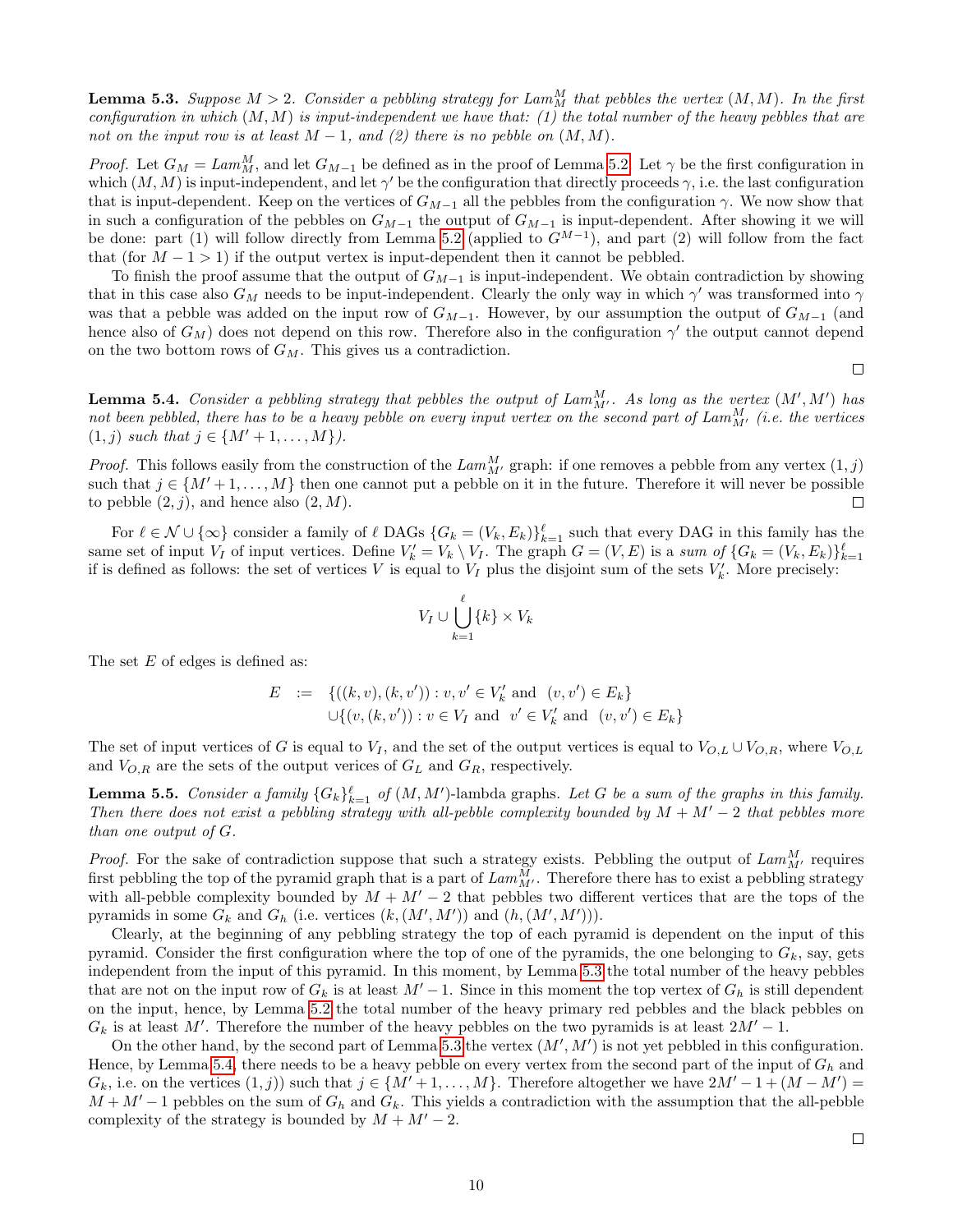Combining Lemma [5.5](#page-10-2) with Corollary [4.3](#page-8-5) we get the following.

<span id="page-11-3"></span>**Corollary 5.6.** Consider a family  ${G_k}_{k=1}^{\ell}$  of  $(M, M')$ -lambda graphs. Let G be a sum of the graphs in this family. Then, for any s, c,  $\lambda$  and q, such that  $\frac{c+s+\lambda}{w-\log(q)} < M+M'-2$ , and any adversary A that has s-bounded storage and c-bounded communication, and makes at most  $q$  queries to the oracle, the probability that  $A$  labels more than one output of G is at most  $q \cdot 2^{-w} + 2^{-\lambda}$ .

#### 5.2 The construction

In our construction the hash function will depend on an additional parameter a. Formally, let  $H: \{0,1\}^* \times \{0,1\}^* \to$  $\{0,1\}^w$  be a function that is modeled as a random oracle. For any  $a \in \{0,1\}^*$  let  $H^a$  denote a function defined as  $H^{a}(z) = H(a, z)$ . Let  $M, S, \Delta$ , and T be some positive integer parameters such that

<span id="page-11-0"></span>
$$
2M > 2(T - 1)\Delta + S + 1,\tag{3}
$$

and  $S - M - \Delta \geq 0$ . The intuition is that M denotes the length of the key R, the symbol S denotes the total space on the device, and  $\Delta$  denotes that extra space that the adversary has on the device (the length is measured in blocks of length  $w$ ). Let

<span id="page-11-2"></span>
$$
E := S - M - \Delta + 1. \tag{4}
$$

We now construct an interactive algorithm  $COMP^H_{\Delta,S,M,T,w}$  that has access to a random oracle H and has sbounded storage for  $s = (S - \Delta + 1) \cdot w$ , and takes as input  $R = (R_1, \ldots, R_M)$ , and behaves as follows. Suppose it is queried on some inputs  $x_1, \ldots, x_T$ . Then, after receiving each  $x_i$  it computes the value of

<span id="page-11-1"></span>
$$
Eval( Lam_{E+i\Delta+1}^{M-(i-1)\Delta}, H^{(i,x_i)}, (R[1+(i-1)\Delta, ..., M]).
$$
\n(5)

The algorithm  $COMP^H_{\Delta,S,M,T,w}(R)$  simply computes each [\(5\)](#page-11-1) one-by-one for  $i=1,\ldots,T$ . Each of these steps destroys  $\Delta$  values  $R_i$  from the input. Thus, before the *i*-th step we keep in the memory only  $R[1 + (i-1)\Delta, \ldots, M]$ . This means that the space used by the remaining part of the input  $(R[1,\ldots,(i-1)\Delta])$  is now free and it can be used as additional storage for computation. So, just before the beginning of the  $i$ -th step the free storage (i.e. storage not including kept fragment of the input) is bounded by  $e_i = E_i \cdot w$ , where  $E_i := E + (i - 1)\Delta$ . The algorithm in the i-th step is just a simple application of Remark [4.1](#page-6-0) from Section [4.2.](#page-6-1) Observe that from Lemma [5.1](#page-9-1) we get a pebbling strategy that pebbles output vertex of  $Lam_{E+i\Delta+1}^{M-(i-1)\Delta}$  using  $E_i$  extra pebbles and removes the first  $(E+i\Delta+1)-1-E_i$  input pebbles. From the definition of  $E_i$  we have  $(E+i\Delta+1)-1-E_i=\Delta$ . So, from Remark [4.1](#page-6-0) we get that there is an algorithm that computes [\(5\)](#page-11-1) overwriting  $\Delta \cdot w$  first bits of remaining input. So, after this step the algorithm can keep  $R[1 + i\Delta, \ldots, M]$  to be used in the next steps.

<span id="page-11-5"></span>**Theorem 5.7.** Suppose  $\Delta$ , S, M and T satisfy [\(3\)](#page-11-0). Then, for any  $q$ ,  $\lambda$ ,  $c$ ,  $s$  such that  $\frac{c+s+\lambda}{w-\log(q)} < S$  the algorithm  $COMP^H_{\Delta,S,M,T,w}$  is a  $(c, s, M\cdot w, q, \Delta \cdot w, q \cdot 2^{-w}+2^{-\lambda}, T)$ -one-time computable PRF.

*Proof.* Suppose  $(R_1, \ldots, R_M)$  is chosen uniformly at random. Let  $\mathcal{A} = (\mathcal{A}_{biq}, \mathcal{A}_{small})$  be an arbitrary adversary with oracle access to H that has s-bounded space and c-bounded communication and makes at most q oracle calls. Consider an execution  $\mathcal{A}^{H(\cdot)}(R)$ . Let  $\mathcal E$  be an event that for some i and for two different x and x' the adversary labeled the output vertex of  $Lam_{E+i\Delta+1}^{M-(i-1)\Delta}$  in the  $(H^{(i,x)},R)$ -labeling and  $(H^{(i,x')},R)$ -labeling (where E is defined in [\(4\)](#page-11-2)). To prove the theorem we need to show the following.

<span id="page-11-4"></span>
$$
P(\mathcal{E}) \le T \cdot (q \cdot 2^{-w} + 2^{-\lambda}).\tag{6}
$$

Fix some  $\tilde{i}$ , and let  $\mathcal{E}_{\tilde{i}}$  denote the event that  $\mathcal E$  happened for  $i = \tilde{i}$ . Let G be equal to the sum of following infinite sequence of graphs

$$
\{Lam_{E+\tilde{i}\Delta+1}^{M-(\tilde{i}-1)\Delta}\}_{x\in\{0,1\}^*}.
$$

We now show an adversary  $\tilde{\mathcal{A}}$  with an s-bounded space and c-bounded communication that has access to an oracle  $\tilde{H}$  and makes at most q queries to it, and satisfies the following: for a randomly-chosen  $\tilde{R} = (R_{1+i\tilde{j}-1\lambda}, \ldots, R_M) \in$  $({0,1}^w)^{M-(\tilde{i}-1)\Delta}$  in the execution  $\tilde{\mathcal{A}}^{\tilde{H}(\cdot)}(\tilde{R})$  the probability that the adversary labels at least two different output vertices of G is equal to  $P(\mathcal{E}_{\tilde{i}})$ .

The adversary  $\tilde{\mathcal{A}}$  simulates  $\mathcal{A}$  in the following way. First, since  $\mathcal{A}$  "expects" the input to have length  $M$ , it fills-in the "missing" elements of R, i.e. he selects randomly  $(R_1, \ldots, R_{(\tilde{i}-1)\Delta})$  and sets  $R = (R_1, \ldots, R_{(\tilde{i}-1)\Delta})||R$ . Next, it simply runs A. The only thing that we need to take care of is to "translate" the oracle queries issued by A to H into oracle queries issued by  $\tilde{\mathcal{A}}$  to  $\tilde{H}$ . Let Q be a query issued by A. Consider the following cases: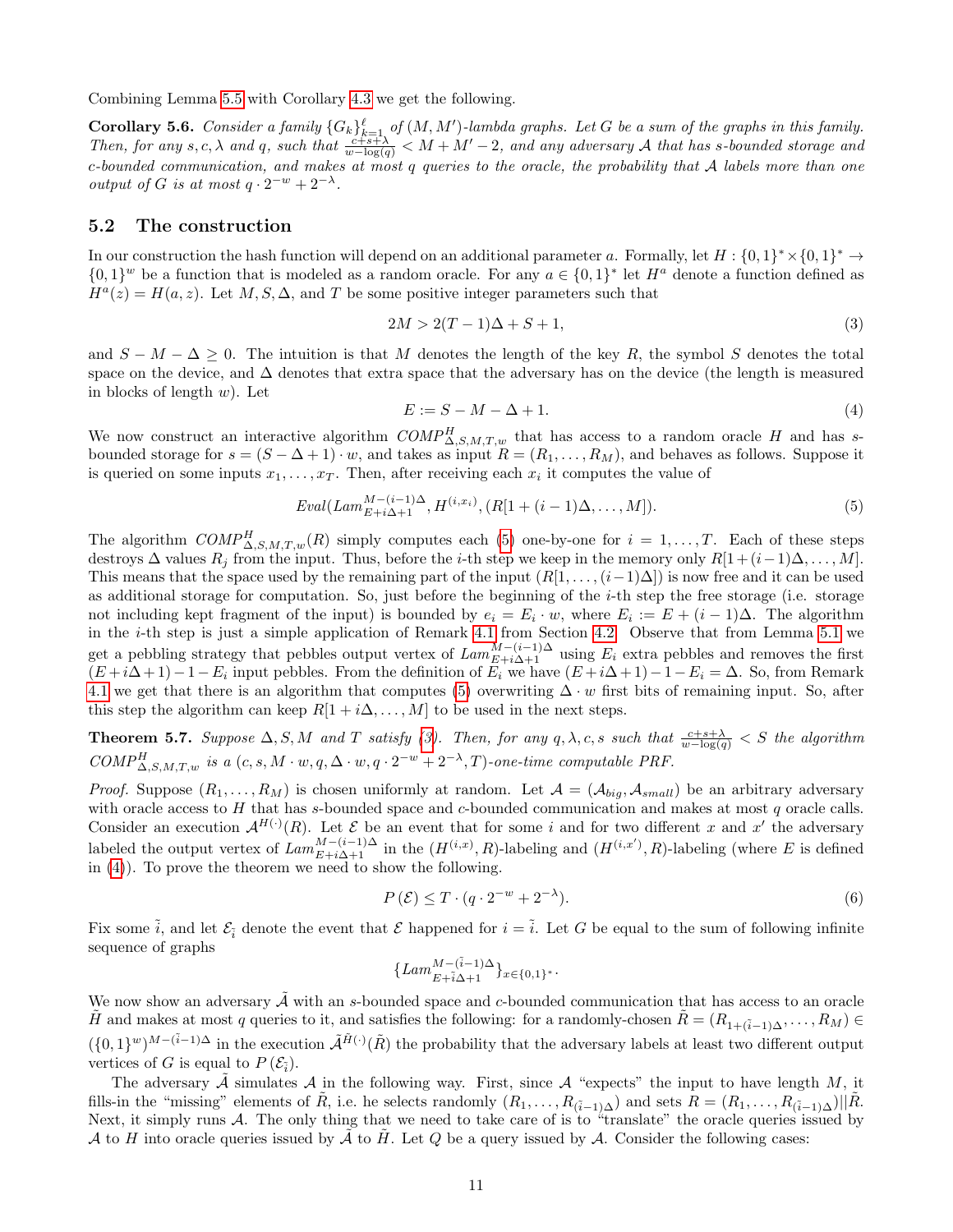- Q has a form  $((i, x), (\texttt{label}_1, \ldots, \texttt{label}_d, v))$  (for some x,  $\texttt{label}_1, \ldots, \texttt{label}_d)$  in this case we translate it into a a query  $(\texttt{label}_1, \ldots, \texttt{label}_d, ((i, x), v),$
- Q has a form or  $((i, x), (1$ abel, v, out)) (for some x and label) in this case we translate it into a a query  $(\tilde{a}, x), v$ , out).
- if  $Q$  does not have any of the forms above we translate it in some arbitrary (deterministic and injective) way.

It is easy to see that  $\tilde{A}$  labels an output vertex  $((\tilde{i}, x), v)$  of G if and only if his simulated copy of A labeled v in the graph  $Lam_{E+\tilde{i}\Delta+1}^{M-(\tilde{i}-1)\Delta}$ . Therefore the probability that  $\tilde{\mathcal{A}}$  labeled two output vertices of G is equal to  $P(E_{\tilde{i}})$ . Now, by Corollary [5.6](#page-11-3) we get that this probability is at most  $q \cdot 2^{-w} + 2^{-\lambda}$  as long as  $\frac{s+c+\lambda}{w-\log(q)} < M - (\tilde{i}-1)\Delta + E + \tilde{i}\Delta + 1 - 2 =$  $M + \Delta + E - 1 = S$ , which is exactly the assumption that we made in the statement of the lemma. Since  $\mathcal{E} = \cup_{i=1}^{T} \mathcal{E}_i$ , therefore, by the union-bound we get that  $P(\mathcal{E}) \leq T \cdot (q \cdot 2^{-w} + 2^{-\lambda})$ . Therefore [\(6\)](#page-11-4) is proven. П

Assuming that the parameters c, s and  $\delta$  are fixed, Theorem [5.7](#page-11-5) implies that the maximal value  $T_{max}$  of T, that we can achieve is

$$
T_{max} \approx \frac{c+s}{2\delta}.\tag{7}
$$

To see why it is the case, choose the minimum S possible, i.e:  $S := \lfloor \frac{c+s+\lambda}{w-\log q} + 1 \rfloor (\approx \frac{c+s}{w})$ . Let  $\Delta := \lceil \frac{\delta}{w} \rceil (\approx \frac{\delta}{w})$ . Moreover, assume that  $M := S - \Delta + 1 \left( \approx \frac{c+s-\delta}{w} \right)$ . Hence [\(3\)](#page-11-0) is satisfied, and therefore, by Theorem [5.7](#page-11-5) we get that  $COMP^H_{\Delta,S,M,T,w}$  is a  $(c, s, m, q, \delta', \epsilon, T)$ -one-time computable PRF, for  $m \approx c + s - \delta$ , and  $\delta' \approx \delta$  and a negligible  $\epsilon$ .

### <span id="page-12-0"></span>6 Arrowhead functions

In this section we define a class of DAGs that we call the arrowhead graphs. For every  $M \in \mathcal{N}$  let  $Arr_M$  be a graph consisting of defined previously M-pyramid with one additional vertex  $(0,0)$  and additional edge from  $(0,0)$ to  $(1, x)$  for  $x \in 1, \ldots M$ . More precisely,  $Arr_M = (V_M, E_M)$ , where  $V = \{(0,0)\} \cup \{(i,j): 1 \le i \le j \le M\}$  (cf. Figure [2,](#page-16-2) Appendix [A\)](#page-16-1). A graph  $Arr_M$  consists of one input vertex  $(0,0)$  and one output vertex  $(M, M)$ :

<span id="page-12-1"></span>**Lemma 6.1.** There exists a strategy that pebbles  $Arr_M$  using  $M + 1$  pebbles.

Proof. The strategy works as follows.

**pebble the bottom row** For  $j = 1, ..., M$  put a pebble on  $(1, j)$ .

**pebble the rest of the graph** For  $i = 2, ..., M$  do the following:

for every  $j = i, \ldots, M$  put a pebble on  $(j, i)$  and then remove a pebble from  $(j - 1, i - 1)$ .

It is easy to see that this pebbling strategy is correct, and uses  $M + 1$  pebbles.

Hence, using Remark [4.1,](#page-6-0) we get the following.

**Corollary 6.2.** For any a and  $R = (R_1, \ldots, R_M)$  the value of Eval( $Arr_M$ , H, R) can be computed by an algorithm that has access to a random oracle H and has  $(M + 1) \cdot w$ -bounded storage.

#### 6.1 Impossibility of pebbling

We now show the optimality of the strategy given in Lemma [6.1.](#page-12-1) The proof of the following lemma is essentially very similar to the proof of Lemma 10.2.1 appearing in the book of John Savage ([\[38\]](#page-15-5)). For the lack of space we move it to Appendix [C.](#page-19-0)

<span id="page-12-2"></span>**Lemma 6.3.** Every strategy that pebbles the output of  $Arr_M$ , and does not use the red pebbles, must use at least  $M-1$  black pebbles.

Combining Lemma [6.3](#page-12-2) with Corollary [4.3](#page-8-5) we get the following.

**Corollary 6.4.** For any s,  $\lambda$  and q, such that  $\frac{s+\lambda}{w-\log(q)} < M+1$ , and any adversary A that has s-bounded storage and 0-bounded communication, and makes at most  $\tilde{q}$  queries to the oracle, the probability that A labels the output of  $Arr_M$  is at most  $q \cdot 2^{-w} + 2^{-\lambda}$ .

 $\Box$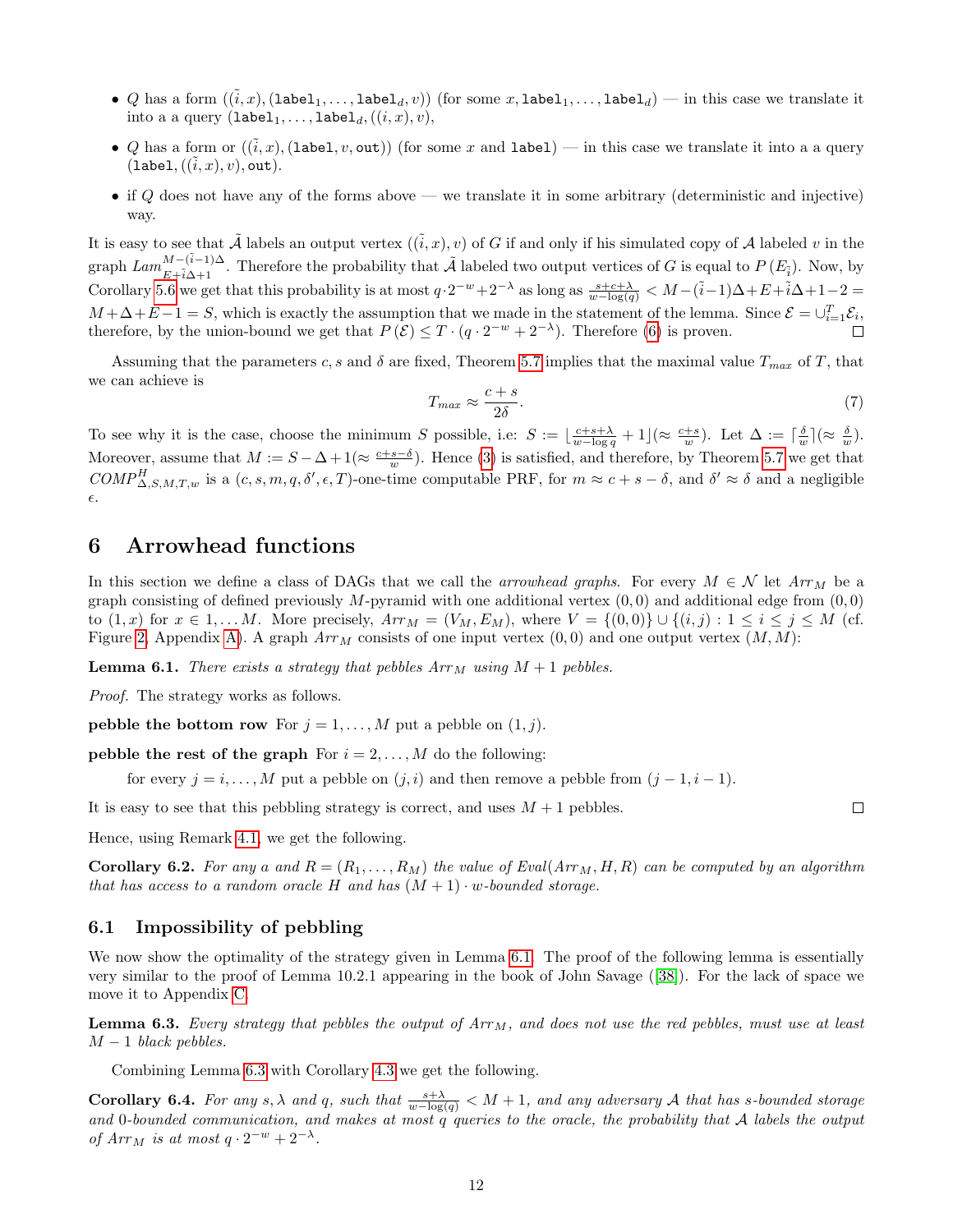The corollaries and the lemma above imply the following.

**Theorem 6.5.** The hash function that takes as input R and outputs  $Eval(Arr_M, H, R)$  is  $((M+1)·w, w, q, log(q)(M+q))$  $1) + \lambda, q \cdot 2^{-w} + 2^{-\lambda}$ )-uncomputable.

## 7 Open problems

It would be very interesting to show any non-trivial schemes for one-time computable and uncomputable functions without the need of the random oracle assumption. Another interesting research direction is to find more applications for the notions introduced in this paper.

## References

- <span id="page-13-0"></span>[1] Adi Akavia, Shafi Goldwasser, and Vinod Vaikuntanathan. Simultaneous hardcore bits and cryptography against memory attacks. In Omer Reingold, editor, Theory of Cryptography, 6th Theory of Cryptography Conference, TCC 2009, San Francisco, CA, USA, March 15-17, 2009. Proceedings, volume 5444 of Lecture Notes in Computer Science, pages 474–495. Springer, 2009.
- <span id="page-13-7"></span>[2] Joël Alwen, Yevgeniy Dodis, and Daniel Wichs. Leakage-resilient public-key cryptography in the boundedretrieval model. In Shai Halevi, editor, CRYPTO, volume 5677 of Lecture Notes in Computer Science, pages 36–54. Springer, 2009.
- <span id="page-13-8"></span>[3] Joel Alwen, Yevgeniy Dodis, and Daniel Wichs. Leakage-resilient public-key cryptography in the boundedretrieval model. Cryptology ePrint Archive, Report 2009/160, 2009. <http://eprint.iacr.org/>.
- <span id="page-13-10"></span>[4] Giuseppe Ateniese, Roberto Di Pietro, Luigi V. Mancini, and Gene Tsudik. Scalable and efficient provable data possession. In SecureComm '08: Proceedings of the 4th international conference on Security and privacy in communication netowrks, pages 1–10, New York, NY, USA, 2008. ACM.
- <span id="page-13-11"></span>[5] Yonatan Aumann, Yan Zong Ding, and Michael O. Rabin. Everlasting security in the bounded storage model. IEEE Transactions on Information Theory, 48(6):1668–1680, 2002.
- <span id="page-13-12"></span>[6] Mihir Bellare and Phillip Rogaway. Random oracles are practical: A paradigm for designing efficient protocols. In ACM Conference on Computer and Communications Security, pages 62–73, 1993.
- <span id="page-13-4"></span>[7] Zvika Brakerski and Shafi Goldwasser. Circular and leakage resilient public-key encryption under subgroup indistinguishability (or: Quadratic residuosity strikes back). Cryptology ePrint Archive, Report 2010/226, 2010. <http://eprint.iacr.org/>, accepted to CRYPTO'10.
- <span id="page-13-3"></span>[8] Zvika Brakerski, Yael Tauman Kalai, Jonathan Katz, and Vinod Vaikuntanathan. Cryptography resilient to continual memory leakage. Cryptology ePrint Archive, Report 2010/278, 2010. <http://eprint.iacr.org/>, accepted to FOCS'10.
- <span id="page-13-9"></span>[9] Ran Canetti, Shai Halevi, and Michael Steiner. Mitigating dictionary attacks on password-protected local storage. In Dwork [\[15\]](#page-14-18), pages 160–179.
- <span id="page-13-6"></span>[10] David Cash, Yan Zong Ding, Yevgeniy Dodis, Wenke Lee, Richard J. Lipton, and Shabsi Walfish. Intrusionresilient key exchange in the bounded retrieval model. In Salil P. Vadhan, editor, TCC, volume 4392 of Lecture Notes in Computer Science, pages 479–498. Springer, 2007.
- <span id="page-13-5"></span>[11] Giovanni Di Crescenzo, Richard J. Lipton, and Shabsi Walfish. Perfectly secure password protocols in the bounded retrieval model. In Halevi and Rabin [\[28\]](#page-14-19), pages 225–244.
- <span id="page-13-1"></span>[12] Francesco Dav`ı, Stefan Dziembowski, and Daniele Venturi. Leakage-resilient storage. Cryptology ePrint Archive, Report 2009/399, 2009. <http://eprint.iacr.org/>, accepnted to SCN'10.
- <span id="page-13-2"></span>[13] Yevgeniy Dodis, Shafi Goldwasser, Yael Tauman Kalai, Chris Peikert, and Vinod Vaikuntanathan. Public-key encryption schemes with auxiliary inputs. In Daniele Micciancio, editor,  $TCC$ , volume 5978 of Lecture Notes in Computer Science, pages 361–381. Springer, 2010.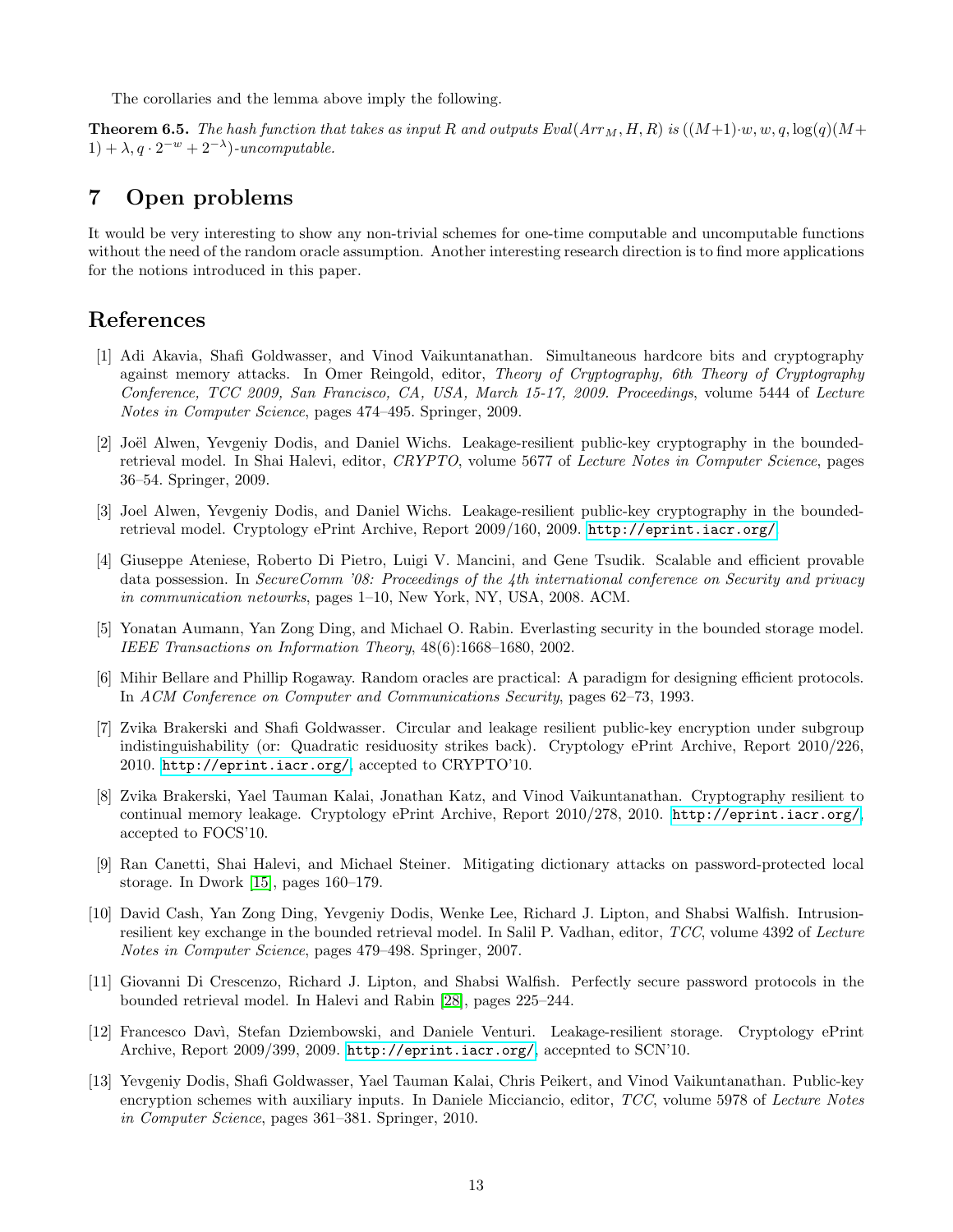- <span id="page-14-5"></span>[14] Yevgeniy Dodis, Kristiyan Haralambiev, Adriana Lopez-Alt, and Daniel Wichs. Cryptography against continuous memory attacks. Cryptology ePrint Archive, Report 2010/196, 2010. <http://eprint.iacr.org/>, accepted to FOCS'10.
- <span id="page-14-18"></span>[15] Cynthia Dwork, editor. Advances in Cryptology - CRYPTO 2006, 26th Annual International Cryptology Conference, Santa Barbara, California, USA, August 20-24, 2006, Proceedings, volume 4117 of Lecture Notes in Computer Science. Springer, 2006.
- <span id="page-14-16"></span>[16] Cynthia Dwork, Andrew Goldberg, and Moni Naor. On memory-bound functions for fighting spam. In Dan Boneh, editor, CRYPTO, volume 2729 of Lecture Notes in Computer Science, pages 426–444. Springer, 2003.
- <span id="page-14-13"></span>[17] Cynthia Dwork, Moni Naor, and Hoeteck Wee. Pebbling and proofs of work. In Victor Shoup, editor, CRYPTO, volume 3621 of Lecture Notes in Computer Science, pages 37–54. Springer, 2005.
- <span id="page-14-17"></span>[18] Cynthia Dwork, Moni Naor, and Hoeteck Wee. Pebbling and proofs of work. In Victor Shoup, editor, Advances in Cryptology – CRYPTO 2005, volume 3621 of Lecture Notes in Computer Science, pages 37–54. Springer Berlin / Heidelberg, 2005.
- <span id="page-14-8"></span>[19] Stefan Dziembowski. Intrusion-resilience via the bounded-storage model. In Halevi and Rabin [\[28\]](#page-14-19), pages 207–224.
- <span id="page-14-7"></span>[20] Stefan Dziembowski. On forward-secure storage. In Dwork [\[15\]](#page-14-18), pages 251–270.
- <span id="page-14-15"></span>[21] Stefan Dziembowski and Ueli M. Maurer. Optimal randomizer efficiency in the bounded-storage model. J. Cryptology, 17(1):5–26, 2004.
- <span id="page-14-9"></span>[22] Stefan Dziembowski and Krzysztof Pietrzak. Intrusion-resilient secret sharing. In FOCS, pages 227–237, 2007.
- <span id="page-14-3"></span>[23] Stefan Dziembowski and Krzysztof Pietrzak. Leakage-resilient cryptography. In FOCS '08: Proceedings of the 49th Annual IEEE Symposium on Foundations of Computer Science, Washington, DC, USA, 2008. IEEE Computer Society.
- <span id="page-14-11"></span>[24] Stefan Dziembowski, Krzysztof Pietrzak, and Daniel Wichs. Non-malleable codes. In Proceedings of the First Symposium on Innovations in Computer Science, ICS2010, pages 434–452, 2010.
- <span id="page-14-0"></span>[25] ECRYPT. The Side Channel Cryptanalysis Lounge [http://www.crypto.rub.de/en\\_sclounge.html](http://www.crypto.rub.de/en_sclounge.html).
- <span id="page-14-6"></span>[26] Sebastian Faust, Eike Kiltz, Krzysztof Pietrzak, and Guy N. Rothblum. Leakage-resilient signatures. In Daniele Micciancio, editor, Theory of Cryptography, 7th Theory of Cryptography Conference, TCC 2010. Zurich, Switzerland, February 9-11, 2010. Proceedings, volume 5978 of Lecture Notes in Computer Science, pages 343–360. Springer, 2010.
- <span id="page-14-10"></span>[27] Rosario Gennaro, Anna Lysyanskaya, Tal Malkin, Silvio Micali, and Tal Rabin. Algorithmic tamper-proof (atp) security: Theoretical foundations for security against hardware tampering. In Naor [\[34\]](#page-15-6), pages 258–277.
- <span id="page-14-19"></span>[28] Shai Halevi and Tal Rabin, editors. Theory of Cryptography, Third Theory of Cryptography Conference, TCC 2006, New York, NY, USA, March 4-7, 2006, Proceedings, volume 3876 of Lecture Notes in Computer Science. Springer, 2006.
- <span id="page-14-1"></span>[29] Yuval Ishai, Amit Sahai, and David Wagner. Private Circuits: Securing Hardware against Probing Attacks. In CRYPTO, pages 463–481, 2003.
- <span id="page-14-4"></span>[30] Jonathan Katz and Vinod Vaikuntanathan. Signature schemes with bounded leakage resilience. In ASI-ACRYPT, pages 703–720, 2009.
- <span id="page-14-12"></span>[31] Feng-Hao Liu and Anna Lysyanskaya. Algorithmic tamper-proof security under probing attacks. In Juan A. Garay and Roberto De Prisco, editors, *SCN*, volume 6280 of Lecture Notes in Computer Science, pages 106–120. Springer, 2010.
- <span id="page-14-14"></span>[32] Ueli M. Maurer. Conditionally-perfect secrecy and a provably-secure randomized cipher. J. Cryptology, 5(1):53– 66, 1992.
- <span id="page-14-2"></span>[33] Silvio Micali and Leonid Reyzin. Physically observable cryptography (extended abstract). In Naor [\[34\]](#page-15-6), pages 278–296.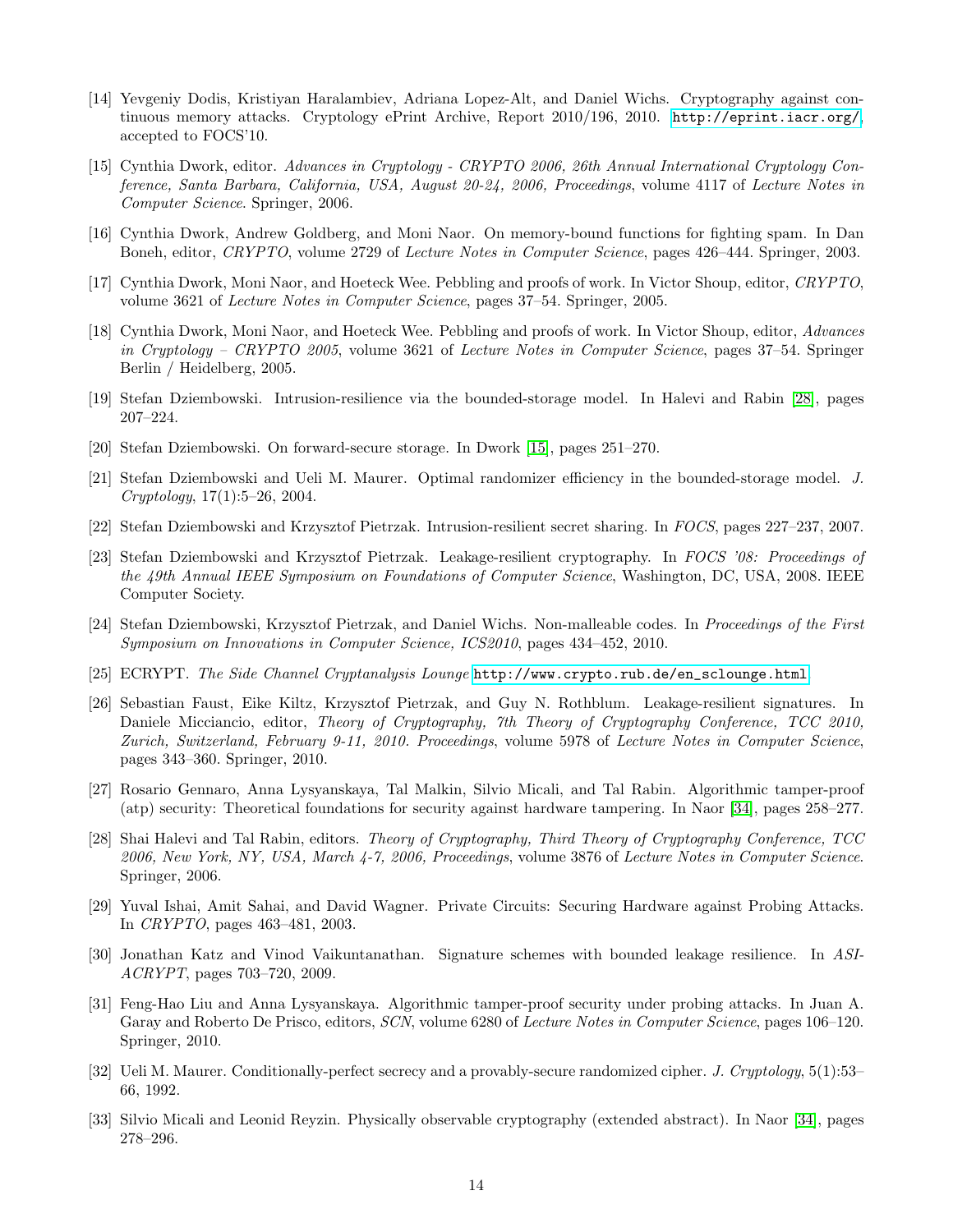- <span id="page-15-6"></span>[34] Moni Naor, editor. Theory of Cryptography, First Theory of Cryptography Conference, TCC 2004, Cambridge, MA, USA, February 19-21, 2004, Proceedings, volume 2951 of Lecture Notes in Computer Science. Springer, 2004.
- <span id="page-15-1"></span>[35] Moni Naor and Gil Segev. Public-key cryptosystems resilient to key leakage. In Advances in Cryptology -CRYPTO, August 2009.
- <span id="page-15-3"></span>[36] Daniele Perito and Gene Tsudik. Secure code update for embedded devices via proofs of secure erasure. In Dimitris Gritzalis, Bart Preneel, and Marianthi Theoharidou, editors, ESORICS, volume 6345 of Lecture Notes in Computer Science, pages 643–662. Springer, 2010.
- <span id="page-15-0"></span>[37] Krzysztof Pietrzak. A leakage-resilient mode of operation. In Antoine Joux, editor, Advances in Cryptology - EUROCRYPT 2009, 28th Annual International Conference on the Theory and Applications of Cryptographic Techniques, Cologne, Germany, April 26-30, 2009. Proceedings, volume 5479 of Lecture Notes in Computer Science, pages 462–482. Springer, 2009.
- <span id="page-15-5"></span>[38] John E. Savage. Models of Computation: Exploring the Power of Computing. Addison-Wesley Longman Publishing Co., Inc., Boston, MA, USA, 1997.
- <span id="page-15-2"></span>[39] François-Xavier Standaert, Tal Malkin, and Moti Yung. A unified framework for the analysis of side-channel key recovery attacks. In EUROCRYPT, pages 443–461, 2009.
- <span id="page-15-4"></span>[40] Luis von Ahn, Manuel Blum, Nicholas J. Hopper, and John Langford. Captcha: Using hard ai problems for security. In Eli Biham, editor, EUROCRYPT, volume 2656 of Lecture Notes in Computer Science, pages 294–311. Springer, 2003.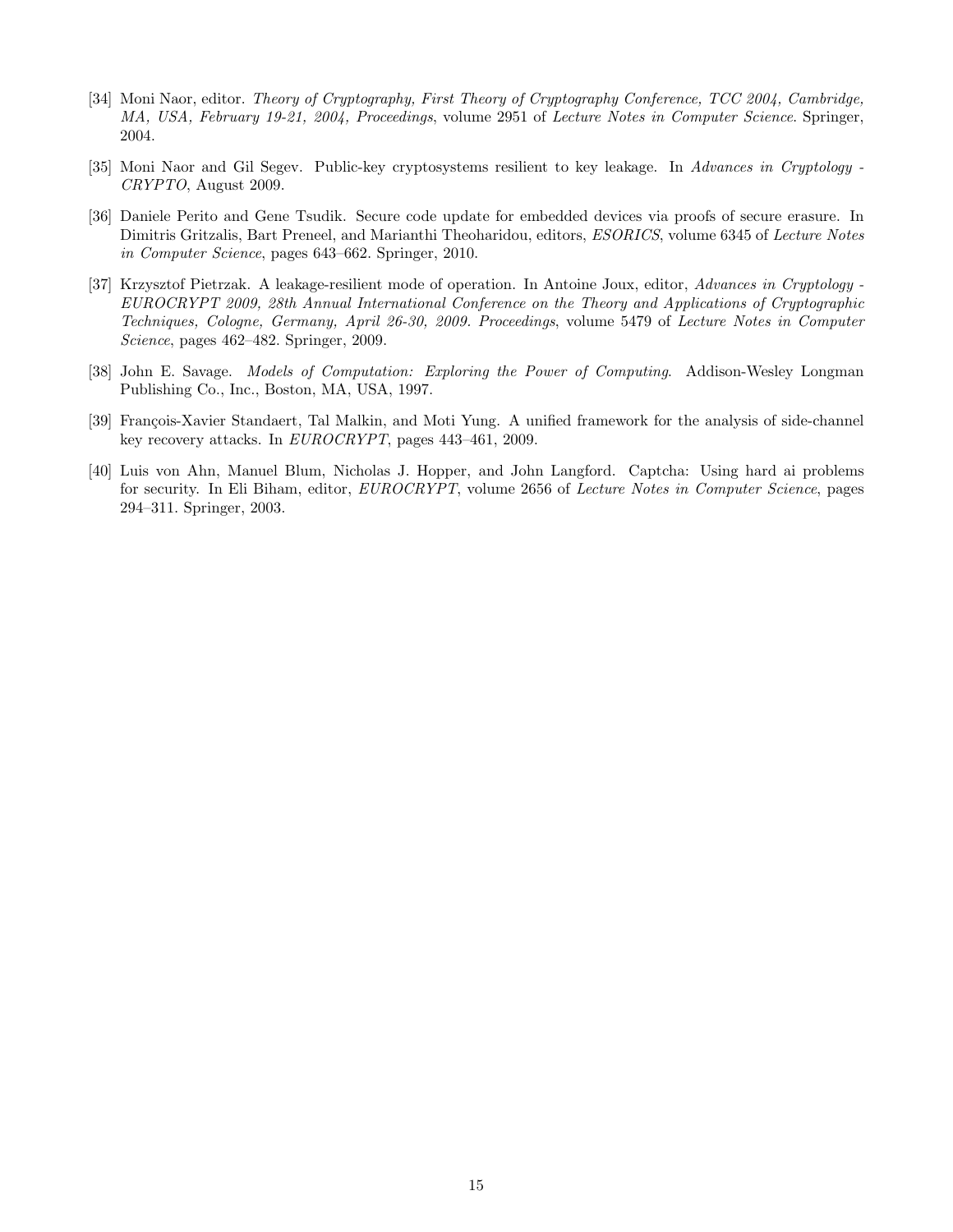# <span id="page-16-1"></span>A Figures



<span id="page-16-0"></span>Figure 1: An  $(M, M')$ -lambda graph for  $M' = 4$  and  $M = 7$ . The sub-graph on the left-hand side of the dashed line is an  $M'$ -pyramid.



<span id="page-16-2"></span>Figure 2: An M-arrowhead graph  $G_M$  for  $M = 4$ . The subgraph on the upper side of the dashed line is an M-pyramid.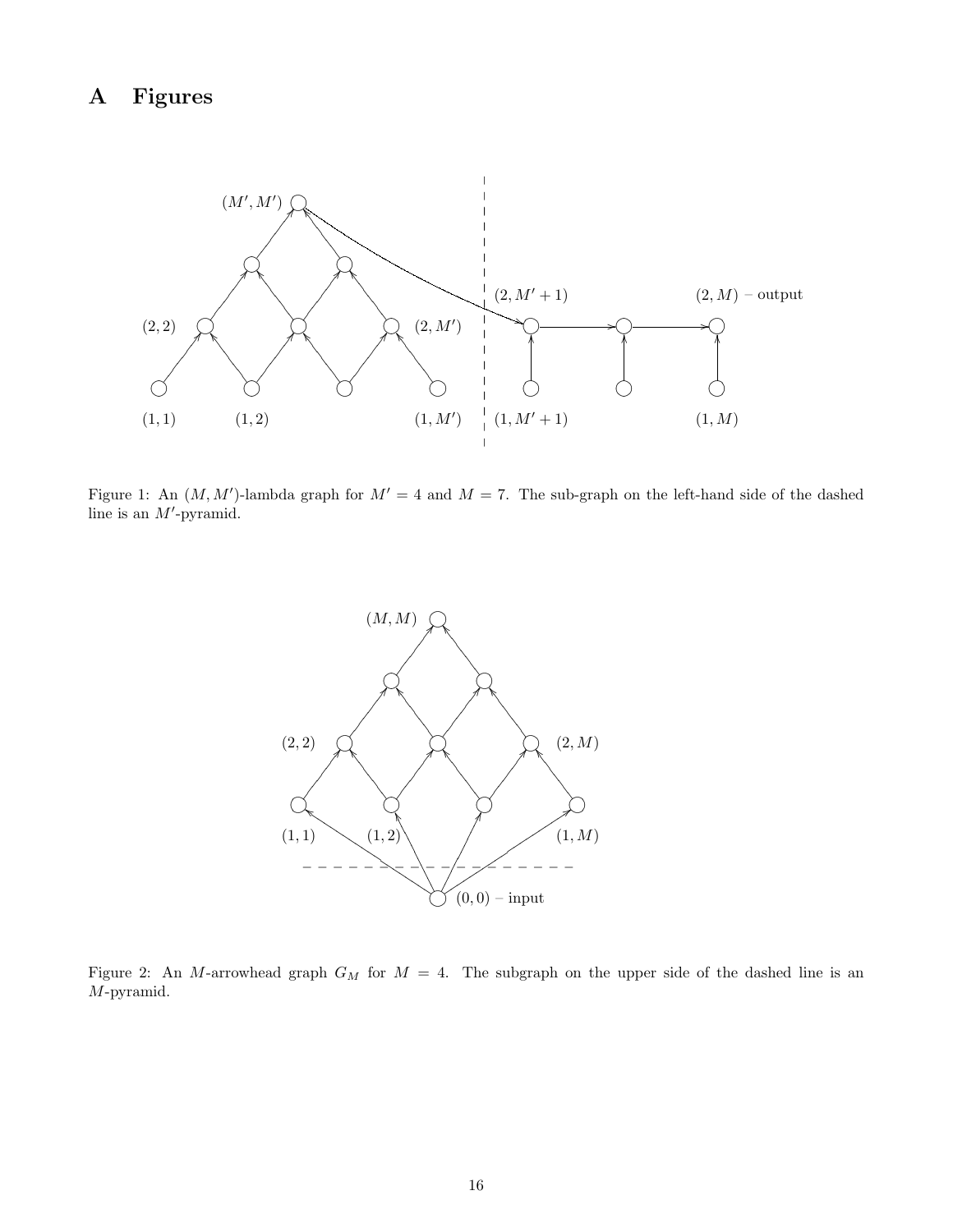

<span id="page-17-2"></span>Figure 3: Illustration of the proof of Lemma [6.3.](#page-12-2) Double arrows indicate the path  $\pi$ , and the disjoint paths starting from other vertices from first row and connected to path  $\pi$  are indicated with the wave arrows.

## <span id="page-17-0"></span>B Proof of Theorem [4.2](#page-8-1)

As a precursor to the proof of Theorem [4.2,](#page-8-1) we will need the following Lemma.

<span id="page-17-1"></span>**Lemma B.1.** Let  $B = b_1, \ldots, b_u$  be random bits. Let  $P$  be a randomized procedure which gets a hint  $h \in \mathcal{H}$ , and can adaptively query any of the bits of B by submitting an index i and receiving  $b_i$ . At the end of the execution  $P$ outputs a subset  $S \subset \{1,\ldots,u\}$  of  $|S|=k$  indices which were not previously queried, along with guesses for all of the bits  $\{b_i | i \in S\}$ . Then the probability (over the choice of B and randomness of P) that there exists some  $h \in H$ for which  $P(h)$  outputs all correct guesses is at most  $\frac{|\mathcal{H}|}{2^k}$ .

*Proof.* Fix any  $h \in \mathcal{H}$  a-priori and independently of B. Then the probability that  $\mathcal{P}(h)$  outputs all correct guesses is  $1/2^k$ . By the union-bound, the probability that there exists some h (a-posteriori, depending on B) is therefore at most  $\frac{|\mathcal{H}|}{2^k}$ .  $\Box$ 

Proof of Theorem [4.2.](#page-8-1) First, let us show part 1 of the theorem, that the ex-post-facto pebbling is legal with probability at least  $1 - \frac{q}{2^w}$ . Assume otherwise. The only way that our pebbling could be illegal is if, during the processing of a correct oracle call (made by  $\mathcal{A}_{bia}$  or  $\mathcal{A}_{small}$ ), one of the input-vertices v of the call does not have a pebble of the correct color (resp. red or any) on it. Since such a pebble would never have been deleted, this can only happen if it was never placed. That is, there must be a vertex  $v$ , which is not an input-vertex of  $G$ , such that the execution-transcript of A contains a correct oracle call (made by either  $\mathcal{A}_{big}$  or  $\mathcal{A}_{small}$ ) with v as an input vertex, which *precedes* all correct oracle calls made with  $v$  as an output-vertex. Therefore, the above must happen with probability greater than  $\frac{q}{2^w}$ . But then, we can define a predictor P for the values of  $B = (R, H)$  which:

Gets as hint: The index  $i \in \{1, ..., q\}$  of the oracle-call made by  $\mathcal{A}^{H(\cdot)}(R)$  that satisfies the requirement.

**Runs:** Runs  $\mathcal{A}^{H(\cdot)}(R)$ . Answers all queries of A honestly (using access to H, R) until the *i*th oracle query made by A, which is of the form  $H(\mathtt{label}_1, \ldots, \mathtt{label}_d, v)$ . By assumption, for at least one of the parents  $v_i$  of  $v$ , the oracle was never queried at the point  $preLabel(v_i)$ , yet  $label_i = label(v_i)$ . Moreover, it is easy to figure out i, by computing  $\texttt{preLabel}(v_i)$  for each parent  $v_i$  of v, without querying the oracle on input  $\texttt{preLabel}(v_i)$ .

**Outputs:** The bits of H corresponding to label( $v_i$ ) at "position" preLabel( $v_i$ ).

But, by Lemma [B.1,](#page-17-1) the probability of the above succeeding is at most  $\frac{q}{2^w}$ , leading to a contradiction.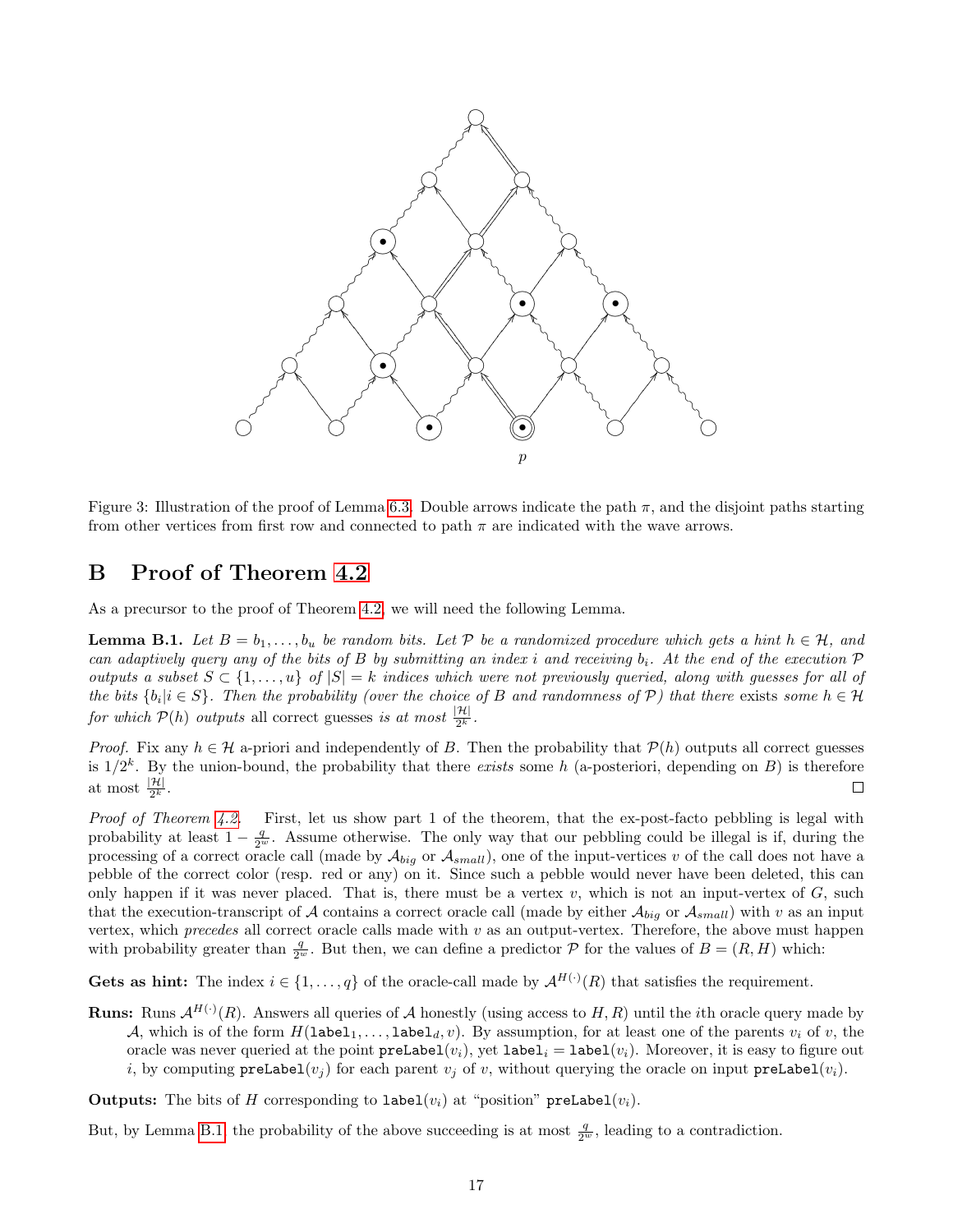Next let us show part 2 of the theorem. Again, assume otherwise, that there is some  $\lambda \geq 0$  for which the red-pebble complexity of the ex-post-facto pebbling is  $r \geq \frac{c+\lambda}{w-\log(q)}$  with probability (strictly) greater than  $2^{-\lambda}$ . The only way that the red-pebble complexity could be r is if there are r distinct red-necessary vertices  $v$ . Recall that a vertex is red-necessary if the transcript includes correct oracle call made by  $\mathcal{A}_{big}$  with v as one of the inputvertices, which precedes all correct oracle calls made by  $\mathcal{A}_{big}$  with v as an output-vertex. We call the corresponding oracle-calls red-necessary, and there are  $r' \leq r$  of them (one oracle-call can make many of its input-vertices rednecessary). The intuition is that the algorithm  $A_{big}$  must then somehow predict the labels of these red-necessary vertices without querying the appropriate input to the oracle, given the communication from  $A_{small}$  as a hint. That is, we define a predictor P for the bits of  $B = (R, H)$ , which works as follows:

- Gets as hint: The value  $h_{com} \in \{0,1\}^c$  of all communication from  $\mathcal{A}_{small}$  to  $\mathcal{A}_{big}$  made during the execution  $\mathcal{A}^{H(\cdot)}(R)$ . The indices  $(i_1,\ldots,i_{r'}) \subseteq \{1,\ldots,q\}^{r'}$  of the r' red-necessary oracle-calls made by  $\mathcal{A}_{big}^{H(\cdot)}$  during the execution.
- **Runs:** Runs  $\mathcal{A}_{big}^{H(\cdot)}$  and feeds it the correct communication on behalf of  $\mathcal{A}_{small}$  (without running  $\mathcal{A}_{small}$  at all) using the hint. For the random-oracle queries corresponding to the indices  $(i_1, \ldots, i_{r'})$ , record the labels of all the input-vertices of such calls (we do not yet know which ones are red-necessary). To answer any oracle calls of  $\mathcal{A}_{big}$ , with output-vertex v:
	- Determine if the call is correct. A call is correct iff (1) it corresponds to one of the stored indices  $i_j$ , or (2) correct oracle calls were previously made by  $\mathcal{A}_{big}$  on all parents of v (having them as an output-vertex) and the provided input to the current call matches the output of all these previous calls. Note that correctness can therefore be checked recursively without making any new oracle calls.
	- If the call is correct and the label of v is one of the recoded labels, output it. Otherwise query  $H$  to answer the call.

At the end, use the transcript of all oracle calls made by  $\mathcal{A}_{big}$  to determine which r vertices  $v_1, \ldots, v_r$  are rednecessary. The labels  $\mathtt{label}(v_1), \ldots, \mathtt{label}(v_r)$  are among the recorded labels. Compute  $\mathtt{preLabel}(v_1), \ldots, \mathtt{preLabel}(v_r)$ , which can be done without querying  $H$  with these as inputs.

**Outputs:** The bits of H corresponding to  $label(v_1), \ldots, label(v_r)$ , at positions  $preLabel(v_1), \ldots, preLabel(v_r).$ 

It is easy to check that, in the above process, H is never queried on the inputs  $preLabel(v_i)$  for the red-necessary vertices  $v_i$ . Therefore, by Lemma [B.1,](#page-17-1) the probability of the above succeeding is at most  $\frac{q^r 2^{\beta}}{2^{rw}}$  $\frac{q^{r}2^{c}}{2^{rw}} \leq 2^{-(r(w-\log(q))-c)} \leq$  $2^{-\lambda}$ , leading to a contradiction.

Lastly, let us turn to part 3 of the theorem. Again, assume otherwise, that there is some  $\lambda \geq 0$  for which the sum of the red-pebble and black-pebble complexities of the ex-post-facto pebbling is  $z \geq \frac{c+s+\lambda}{w-\log(q)}$  with probability (strictly) greater than  $2^{-\lambda}$ . The only way that this could happen is if r of the vertices are red-necessary and if at *at some point* there are there are *b* black-necessary vertices (note that these sets are disjoint by definition). As the hint, we will store the value  $h_{state}$  which encodes the entire state of  $\mathcal{A}_{small}$  corresponding to that point in the transcript and  $h_{com}$  which encodes all of the communication from  $A_{small}$  to  $A_{big}$ :

- Gets as hint: The values  $h_{com} \in \{0,1\}^c$ ,  $h_{state} \in \{0,1\}^s$ . The indices  $(i_1,\ldots,i_{z'}) \subseteq \{1,\ldots,q\}^{z'}$  of the  $z' \leq z$ distinct oracle-calls made by  $\mathcal{A}_{big}^{H(\cdot)}$  and  $\mathcal{A}_{small}^{H(\cdot)}$  which make some vertex red-necessary or black-necessary.
- **Runs:** First, run  $A_{big}^{H(\cdot)}$  from the beginning by feeding it the correct communication on behalf of  $A_{small}$  (without running  $\mathcal{A}_{small}$  using the hint. Answer oracle queries as before. Once this is done, run  $\mathcal{A}_{small}$  starting in the state encoded by  $h_{state}$  and pass it the communication on behalf of  $A_{big}$  that was produced by the earlier run. We can use the same strategy as in the last case to determine if oracle calls made by  $\mathcal{A}_{small}$  are correct, and how to respond to them. At the end, we will have recorded the labels of all of the red-necessary and black-necessary vertices  $v_1, \ldots, v_z$ , and can compute preLabel $(v_i)$  as before.
- **Outputs:** The bits of H corresponding to  $label(v_1), \ldots, label(v_r)$ , at positions  $preLabel(v_1), \ldots, preLabel(v_z).$

By Lemma [B.1,](#page-17-1) the probability of the above succeeding is at most  $\frac{q^2 2^c 2^s}{2 z w}$  $\frac{2^{c} 2^{c} 2^{s}}{2^{zw}} \leq 2^{-(r(w-\log(q))-c-s)} \leq 2^{-\lambda}$ , leading to a contradiction.